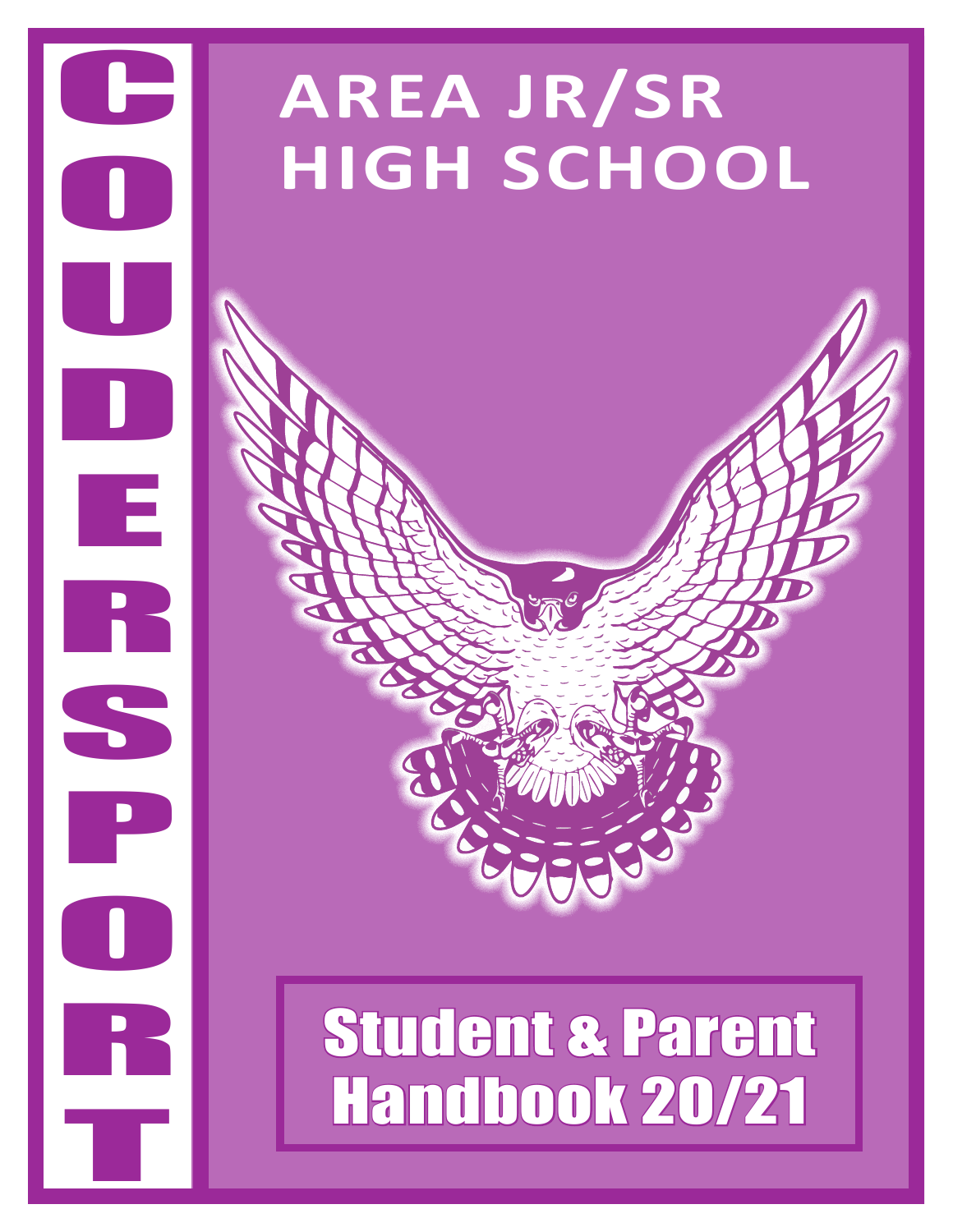#### **COUDERSPORT AREA JR-SR HIGH SCHOOL**

**698 Dwight Street . Coudersport, PA . 16915 Phone 814 . 274 . 8500 FAX: 814-274-8053 www.coudyschools.net SCHOOL COLORS Purple and White**

#### **ALMA MATER**

**"CHS is our Alma Mater. For her we'll do or die. For when compared with other schools, She always proves the best one to stand by.**

> **When on high you see waving The royal purple and white, Take off your hats to the banner Or else you'll have to fight."**

#### **MISSION**

**The mission of the Coudersport Area School District, in partnership with students, educators, family and community is to provide a safe and supportive learning environment in which each child has the opportunity to acquire the knowledge and skills to become a self-motivated, capable and competent lifelong learner.**

#### **BELIEFS**

#### **The Coudersport Area School District believes that . . .**

- **• All children are unique and capable of success.**
- **• Education is a dynamic process.**
- **• Education is a necessary and valuable tool.**
- **• Students should be encouraged to become self-motivated, lifelong learners.**
- **• An environment should be provided where all students have the opportunity to develop their abilities.**
- **• Education is a partnership of students, educators, family and community.**

| This Handbook Belongs to: |                       |       |  |  |  |  |  |
|---------------------------|-----------------------|-------|--|--|--|--|--|
| <b>Name</b>               |                       |       |  |  |  |  |  |
| <b>Address</b>            |                       |       |  |  |  |  |  |
| Grade                     | <b>School Year 20</b> | $-20$ |  |  |  |  |  |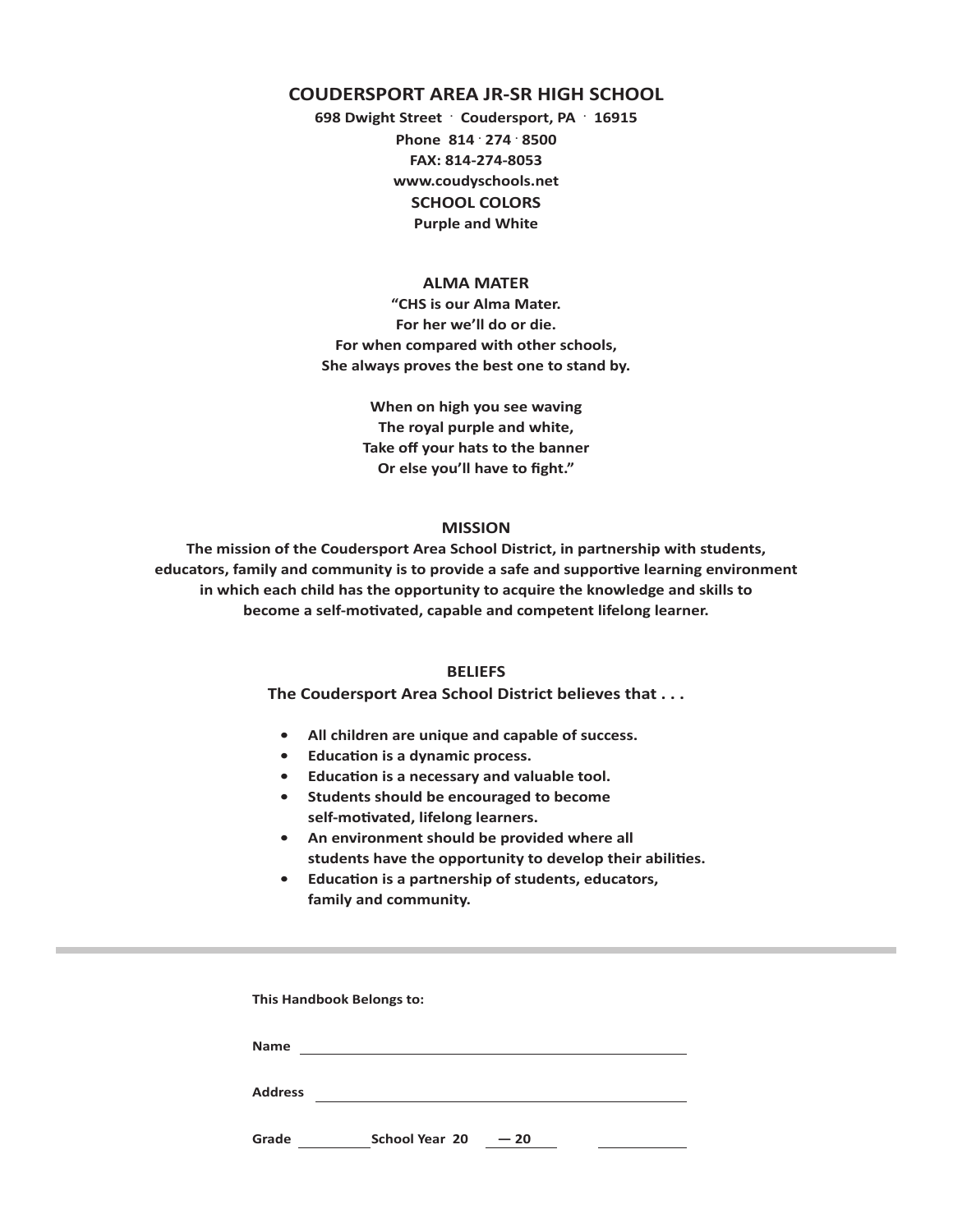### **Table of Contents**

#### General Information

#### **Health Services**

| Administration of Medication During School Hours5 |  |
|---------------------------------------------------|--|
|                                                   |  |
|                                                   |  |
|                                                   |  |
|                                                   |  |

#### **Pupil Personnel Services**

#### Student Issues

| Bicycles 9                                     |  |
|------------------------------------------------|--|
|                                                |  |
|                                                |  |
|                                                |  |
|                                                |  |
|                                                |  |
|                                                |  |
|                                                |  |
|                                                |  |
|                                                |  |
|                                                |  |
|                                                |  |
|                                                |  |
| Programs for Eligible and Disabled Students 13 |  |
| Educational Support Programs and Services 13   |  |
| Notice of Rights under FERPA                   |  |
|                                                |  |
|                                                |  |
|                                                |  |
|                                                |  |
|                                                |  |
|                                                |  |

Resources for Human Services................................... Back Cover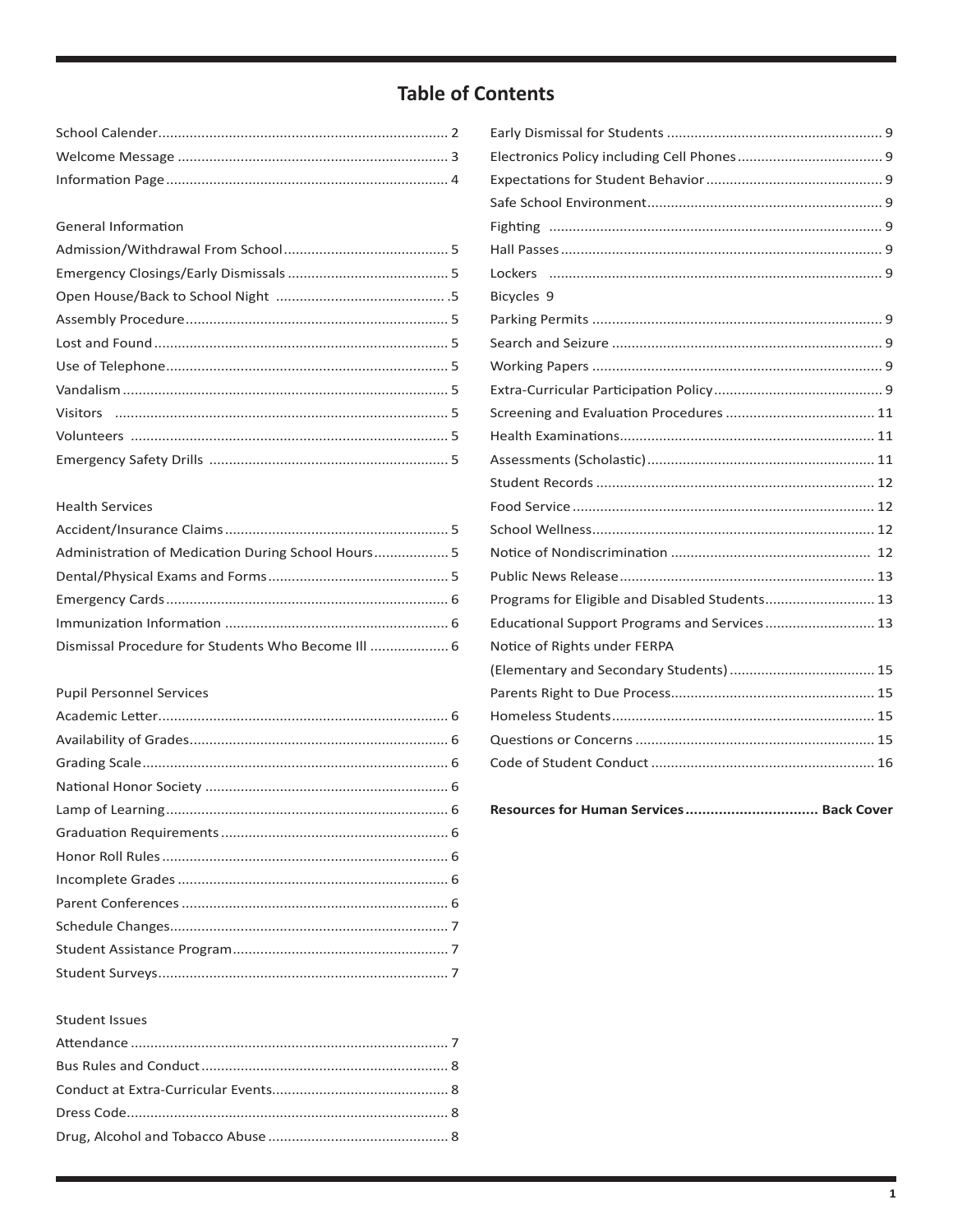# **2020 Coudersport School District 2021**

| T:6            |                |          |               |                    |                |                       | S:4 T:21                                  |                |                |                  |    |    | S:20               | T:22      |          |    |                                |                |                | S:21                                      | Act 80 Day                                         |
|----------------|----------------|----------|---------------|--------------------|----------------|-----------------------|-------------------------------------------|----------------|----------------|------------------|----|----|--------------------|-----------|----------|----|--------------------------------|----------------|----------------|-------------------------------------------|----------------------------------------------------|
|                |                |          | August 2020   |                    |                |                       |                                           |                |                | September 2020   |    |    |                    |           |          |    | October 2020                   |                |                |                                           | Aug, 26, 27, 28                                    |
| S              | M              | Т        | W             | Т                  | F              | S                     | S                                         | M              | т              | W                | т  | F  | S                  | S         | M        | Т  | W                              | т              | F              | S                                         | Oct. 12                                            |
| 2              | 3              | 4        | 5             | 6                  | $\overline{7}$ | 8                     |                                           |                | 1              | $\overline{2}$   | 3  | 4  | 5                  |           |          |    |                                | $\mathbf{1}$   | 2              | 3                                         |                                                    |
| 9              | 10             | 11       | 12            | 13                 | 14             | 15                    | 6                                         |                | 8              | 9                | 10 | 11 | 12                 | 4         | 5        | 6  | -7.                            | 8              | 9              | 10                                        | <b>Parent/Teacher</b>                              |
| 16             | 17             | 18       | 19            | 20                 | 21             | 22                    | 13                                        | 14             | 15             | 16               | 17 | 18 | 19                 | 11        | 12       | 13 | 14                             | 15             | 16             | 17                                        |                                                    |
| 23             | 24             | 25       | 26            | 27                 | 28             | 29                    | 20                                        | 21             | 22             | 23               | 24 | 25 | 26                 | 18        | 19       | 20 | 21                             | 22             | 23             | 24                                        | <b>Conferences</b>                                 |
| 30             | 31             |          |               |                    |                |                       | 27                                        | 28             | 29             | 30               |    |    |                    | 25        | 26       | 27 | 28                             | 29             | 30             | 31                                        | Nov. $5$ (pm)                                      |
| T:18           |                |          |               |                    |                |                       | S:17 T:17                                 |                |                |                  |    |    | S:17 T:19          |           |          |    |                                |                |                | S:19                                      | Nov. 6 (am)                                        |
|                |                |          | November 2020 |                    |                |                       |                                           |                |                | December 2020    |    |    |                    |           |          |    | January 2021                   |                |                |                                           | March 11 (pm)                                      |
| S              | M              | Т        | W             | Τ                  | F              | S                     | S                                         | M              | т              | W                | Τ  | F  | S                  | S         | M        | т  | W                              | т              | F              | S                                         | March 12 (am)                                      |
| $\mathbf{1}$   | $\overline{2}$ | 3        | 4             | $5^{\circ}$        | 6              | $\overline{7}$        |                                           |                | $\mathbf{1}$   | $\overline{2}$   | 3  | 4  | 5                  |           |          |    |                                |                |                | $\overline{2}$                            |                                                    |
| 8              | 9              | 10       | 11            | 12                 | 13             | 14                    | 6                                         | $\overline{7}$ | 8              | -9               | 10 | 11 | 12                 | 3         | 4        | 5  | 6                              | $\overline{7}$ | 8              | 9                                         | <b>End of Marking</b>                              |
| 15             | 16             | 17       | 18            | 19                 | 20             | 21                    | 13                                        | 14             | 15             | 16               | 17 | 18 | 19                 | 10        | 11       | 12 | 13                             | 14             | 15             | 16                                        | <b>Periods</b>                                     |
| 22             | 23             | 24       | 25            | 26                 | 27             | 28                    | 20                                        | 21             | 22             | 23.              | 24 | 25 | 26                 | 17        | 18       | 19 | 20                             | 21             | 22             | 23                                        | October 29                                         |
| 29             | 30             |          |               |                    |                |                       | 27                                        | 28             | 2999           | 30               | 31 |    |                    | 24/31     | 25       | 26 | 27                             | 28             | 29             | 30                                        | January 15                                         |
|                |                |          |               |                    |                |                       |                                           |                |                |                  |    |    |                    |           |          |    |                                |                |                |                                           | March 26                                           |
| T:17           |                |          |               |                    |                | S:17                  | T:23                                      |                |                |                  |    |    | S:22 T:19          |           |          |    |                                |                |                | S:19                                      | June 3                                             |
|                |                |          | February 2021 |                    |                |                       |                                           |                |                | March 2021       |    |    |                    |           |          |    | April 2021                     |                |                |                                           |                                                    |
| S              | M              | Т        | W             | Т                  | F              | S                     | S                                         | M              | Τ              | W                | Т  | F  | S                  | S         | M        | т  | W                              | т              | F              | S                                         | <b>Early</b>                                       |
|                | $\mathbf{1}$   | 2        | 3             | $\overline{4}$     | 5              | 6                     |                                           | $\mathbf{1}$   | $\overline{2}$ | 3                | 4  | 5  | 6                  |           |          |    |                                | $\mathbf{1}$   |                | 3                                         | <b>Dismissal</b>                                   |
| 7              | 8              | 9        | 10            | 11                 | 12             | 13                    | $\overline{7}$                            | 8              | 9              | 10               | 11 | 12 | 13                 | 4         | 5        | 6  | 7                              | 8              | 9              | 10                                        |                                                    |
| 14             | 15             | 16       | 17            | 18                 | 19             | 20                    | 14                                        | 15             | 16             | 17               | 18 | 19 | 20                 | 11        | 12       | 13 | 14                             | 15             | 16             | 17                                        | Sept. 2, 9, 16, 23                                 |
| 21             | 22             | 23       | 24            | 25                 | 26             | 27                    | 21                                        | 22             | 23             | 24               | 25 | 26 | 27                 | 18        | 19       | 20 | 21                             | 22             | 23             | 24                                        | Oct. 7, 27                                         |
| 28             |                |          |               |                    |                |                       | 28                                        | 29             | 30             | 31               |    |    |                    | 25        | 26       | 27 | 28                             | 29             | 30             |                                           | November 25                                        |
| T:20           |                |          |               |                    |                | S:20                  | T:0                                       |                |                |                  |    |    |                    | $S:0$ T:4 |          |    |                                |                |                | S:3                                       | Dec. 9, 23                                         |
|                |                |          | May 2021      |                    |                |                       |                                           |                |                | <b>June 2021</b> |    |    |                    |           |          |    | <b>July 2021</b>               |                |                |                                           | March 23                                           |
| S              | M              | Τ        | W             | т                  | F              | S                     | S                                         | M              | Τ              | W                | Τ  | F  | S                  | S         | M        | Τ  | W                              | Τ              | F              | S                                         | May 12                                             |
|                |                |          |               |                    |                | $\mathbf{1}$          |                                           |                | $\mathbf{1}$   | 2                | 3  | 4  | 5                  |           |          |    |                                | 1              | $\overline{2}$ | 3                                         | June 3                                             |
| $\overline{2}$ | 3              | 4        | 5             | 6                  | $\overline{7}$ | 8                     | 6                                         | $\overline{7}$ | 8              | 9                | 10 | 11 | 12                 | 4         | 5        | 6  | $\overline{7}$                 | 8              | 9              | 10                                        |                                                    |
| 9              | 10             | 11       | 12            | 13                 | 14             | 15                    | 13                                        | 14             | 15             | 16               | 17 | 18 | 19                 | 11        | 12       | 13 | 14                             | 15             | 16             | 17                                        | <b>Make-Up Day</b>                                 |
| 16<br>23       | 17<br>24       | 18<br>25 | 19<br>26      | 20<br>27           | 21<br>28       | $\overline{22}$<br>29 | 20                                        | 21             | 22             | 23               | 24 | 25 | 26                 | 18        | 19       | 20 | 21                             | 22             | 23             | 24                                        | February 14                                        |
| 30             | 31             |          |               |                    |                |                       | 27                                        | 28             | 29             | 30               |    |    |                    | 25        | 26       | 27 | 28                             | 29             | 30             | 31                                        | February 18                                        |
|                |                |          |               | <b>Event Dates</b> |                |                       |                                           |                |                |                  |    |    |                    |           |          |    |                                |                |                |                                           |                                                    |
|                |                |          |               |                    |                |                       |                                           |                |                |                  |    |    | <b>School Days</b> |           |          |    |                                |                |                |                                           | April 9                                            |
|                |                |          |               |                    |                |                       |                                           |                |                |                  |    |    | Students           |           | Teachers |    |                                |                |                |                                           |                                                    |
|                |                |          |               |                    |                |                       |                                           |                |                |                  |    |    |                    |           |          |    |                                |                |                |                                           | PSSA Testing Window 2020-2021                      |
|                |                |          |               |                    |                |                       |                                           |                |                |                  |    |    |                    |           |          |    |                                |                |                | Grades 3-8                                |                                                    |
|                |                |          |               |                    |                |                       | September 9, 16  Two Hour Early Dismissal |                |                |                  |    |    |                    |           |          |    |                                |                |                |                                           |                                                    |
|                |                |          |               |                    |                |                       |                                           |                |                |                  |    |    |                    |           |          |    |                                |                |                |                                           | English Language Arts ----- April 19-23. 2021      |
|                |                |          |               |                    |                |                       |                                           |                |                |                  |    |    |                    |           |          |    |                                |                |                |                                           | Mathematics, Science and Makeups----               |
|                |                |          |               |                    |                |                       |                                           |                |                |                  |    |    |                    |           |          |    |                                |                |                |                                           | April 26- April 30, 2021                           |
|                |                |          |               |                    |                |                       | October 12 Act 80 Teacher In-Service Day  |                |                |                  |    |    |                    |           |          |    |                                |                |                |                                           | *Optional Additional Math, Science and             |
|                |                |          |               |                    |                |                       |                                           |                |                |                  |    |    |                    |           |          |    |                                |                |                | Makeups ---- May 3-4, 2021                |                                                    |
|                |                |          |               |                    |                |                       |                                           |                |                |                  |    |    |                    |           |          |    |                                |                |                |                                           |                                                    |
|                |                |          |               |                    |                |                       | November 25 Two Hour Early Dismissal      |                |                |                  |    |    |                    |           |          |    | <b>Event Dates (Continued)</b> |                |                |                                           |                                                    |
|                |                |          |               |                    |                |                       |                                           |                |                |                  |    |    |                    |           |          |    |                                |                |                |                                           |                                                    |
|                |                |          |               |                    |                |                       |                                           |                |                |                  |    |    |                    |           |          |    |                                |                |                |                                           |                                                    |
|                |                |          |               |                    |                |                       |                                           |                |                |                  |    |    |                    |           |          |    |                                |                |                |                                           | June 3  Last Student Day--Two Hour Early Dismissal |
|                |                |          |               |                    |                |                       |                                           |                |                |                  |    |    |                    |           |          |    |                                |                |                |                                           |                                                    |
|                |                |          |               |                    |                |                       |                                           |                |                |                  |    |    |                    |           |          |    |                                |                |                |                                           |                                                    |
|                |                |          |               |                    |                |                       | February 12  1 Severe Weather Make-Up Day |                |                |                  |    |    |                    |           |          |    |                                |                |                |                                           |                                                    |
|                |                |          |               |                    |                |                       | February 15  President's Day/No School    |                |                |                  |    |    |                    |           |          |    |                                |                |                | Draft Keystone Exams Testing Window 20/21 |                                                    |
|                |                |          |               |                    |                |                       | February 16  2 Severe Weather Make-Up Day |                |                |                  |    |    |                    |           |          |    |                                |                |                |                                           |                                                    |
|                |                |          |               |                    |                |                       |                                           |                |                |                  |    |    |                    |           |          |    |                                |                |                |                                           |                                                    |
|                |                |          |               |                    |                |                       |                                           |                |                |                  |    |    |                    |           |          |    |                                |                |                |                                           |                                                    |
|                |                |          |               |                    |                |                       |                                           |                |                |                  |    |    |                    |           |          |    |                                |                |                |                                           |                                                    |
|                |                |          |               |                    |                |                       | April 1 3 Severe Weather Make-Up Day      |                |                |                  |    |    |                    |           |          |    |                                |                |                |                                           |                                                    |
|                |                |          |               |                    |                |                       |                                           |                |                |                  |    |    |                    |           |          |    |                                |                |                |                                           |                                                    |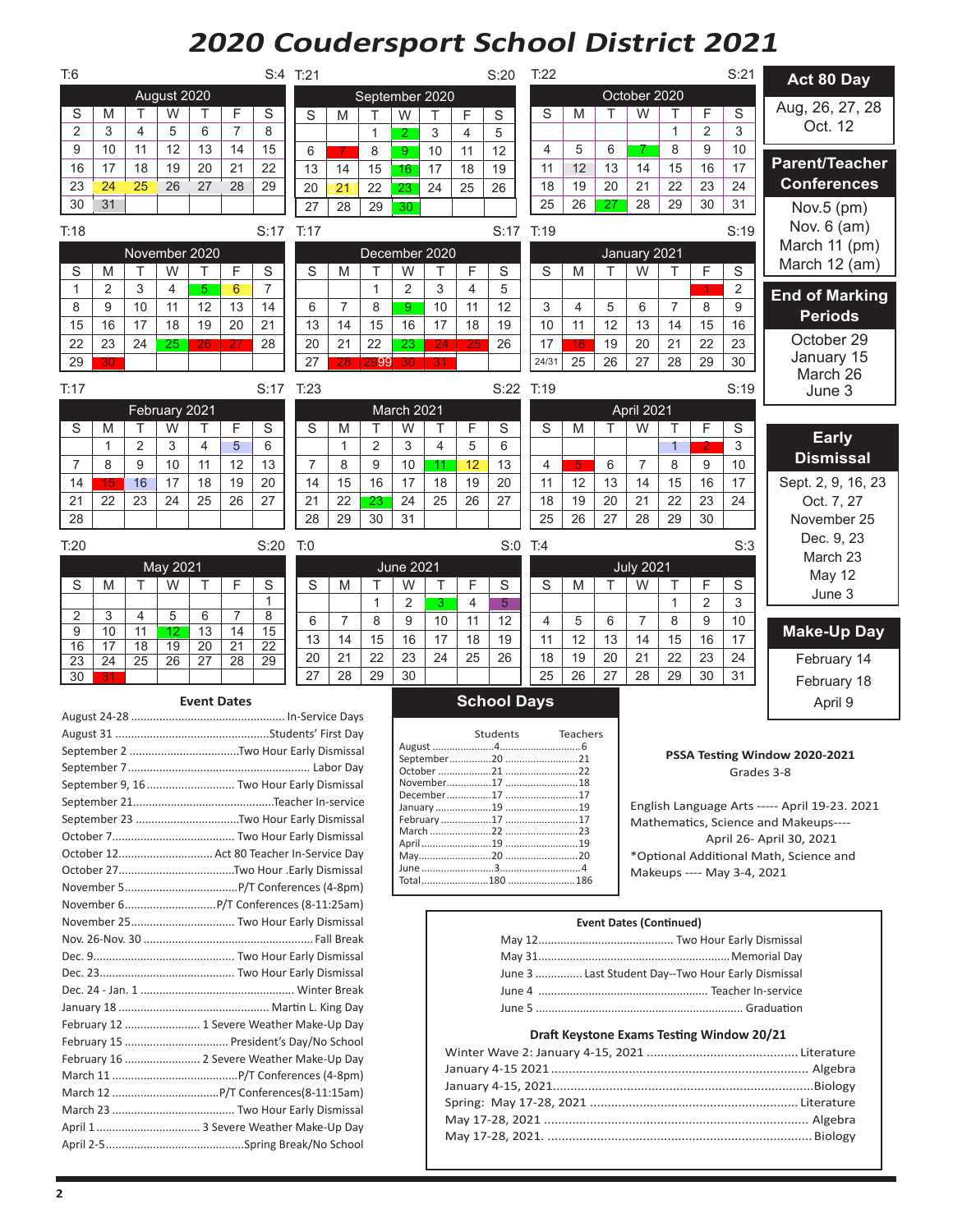Dear Coudersport Student and Parent:

elcome to Coudersport Area Junior/Senior High School . For those students who<br>are returning from last year, welcome back from summer vacation. The Student/<br>Parent handbook is being presented to you to help outline procedur are returning from last year, welcome back from summer vacation. The Student/ Parent handbook is being presented to you to help outline procedures that are followed at Coudersport Jr/Sr High School. Parents and students should be familiar with the handbook as it will be referenced throughout the school year.

Part one is general information, part two is health services, part three is pupil personnel services (guidance issues), part four is student concerns and part five is additional general information.

The Coudersport Jr/Sr High School is a place to provide students with a safe and positive learning environment. It is our hope that everyone who enters the school will feel a safe and positive feeling when they step through the doors. This feeling of safety and positive energy must start from the principal's office and continue throughout the school. It is our job to provide this safe environment and in so doing, we expect the utmost in good behavior from everyone who enters the school. Everyone will be responsible for their own actions and appropriate action will be taken if anyone does not follow school rules. The job of a school is to educate and in order to educate we must take away all barriers of learning and in so doing, we must hold people accountable for their actions. It is our hope that we will make Coudersport Junior Senior High School into a very fine school in Pennsylvania. Please join us on this mission as we begin the 2020/21 school year.

Sincerely,

The Faculty and Staff of Coudersport Jr/Sr High School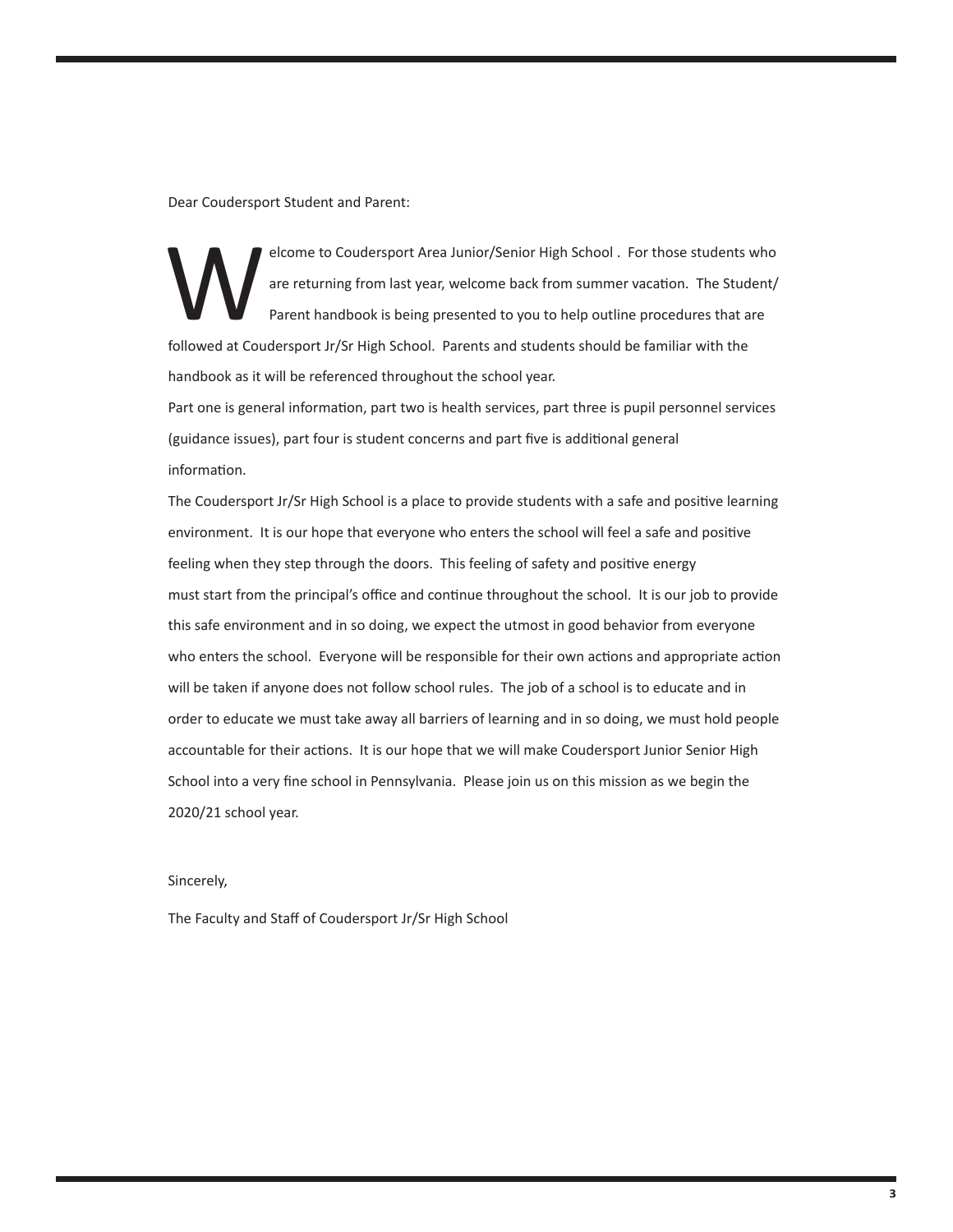# Where to get information . . .

| Inquiries About: | Whom to see: |
|------------------|--------------|
|                  |              |
|                  |              |
|                  |              |
|                  |              |
|                  |              |
|                  |              |
|                  |              |
|                  |              |
|                  |              |
|                  |              |
|                  |              |
|                  |              |
|                  |              |
|                  |              |
|                  |              |
|                  |              |
|                  |              |
|                  |              |
|                  |              |
|                  |              |
|                  |              |
|                  |              |
|                  |              |
|                  |              |
|                  |              |
|                  |              |
|                  |              |
|                  |              |
|                  |              |
|                  |              |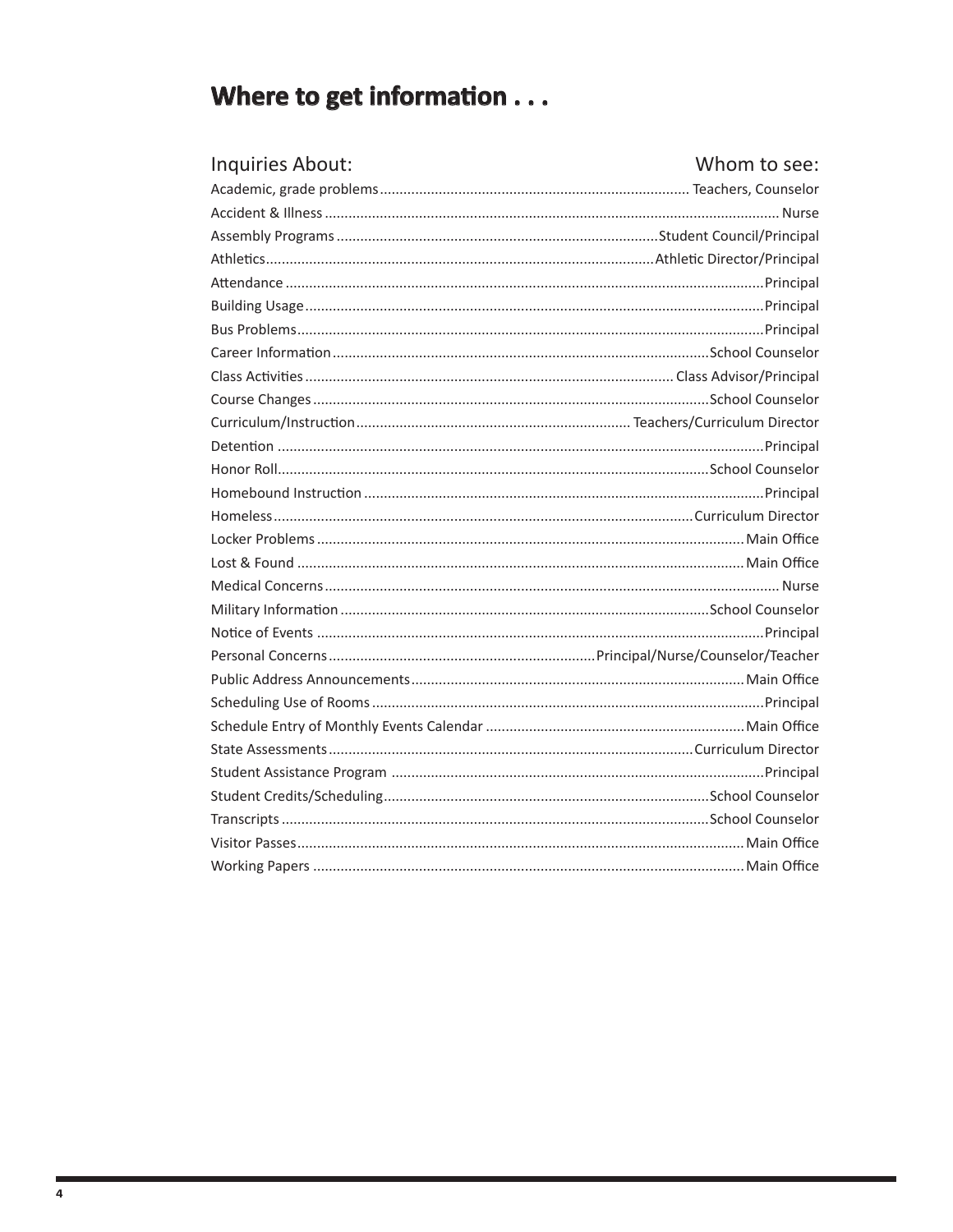### **General Information**

#### **Admission to School**

(Information packets may be obtained in the front office.

- 1.Complete the release of information sheet in order for Student Services to begin registration procedures.
- 2. Complete registration packet. This may be completed onsite or you may take it with you and complete at your convenience.
- 3. Proof of birth.
- 4. Proof of Residency
- 5. Copy of immunization records
- 6. Once all information is provided to the front office, Student Services will call to make an appointment with our school counselors to discuss scheduling options. Please allow two working days for information to be received from prior schools.

#### **Transfer to another School District**

- 1. Parents must obtain a release of information form in the front office, sign and return.
- 2. Students must obtain a check out sheet from the front office and take to each teacher for a signature. The sheet must be returned to the front office for a signature by the building principal.

#### **Withdrawal from School**

- 1. Students and parents must make an appointment with their assigned School Counselor to discuss options.
- 2. Students and parents must make an appointment with the Principal for final withdrawal

#### **Emergency Closing/Early Dismissal**

In case of early dismissal due to inclement weather or other emergencies, please be sure your child is aware of where he or she is to report from school. School closings and two-hour delays are announced on PBS, WFRM, and the school website.

DO NOT CALL THE SCHOOL.

In the event of a two-hour delay our schedule will be as follows: Grades 7-12 10 AM to Regular Dismmissal. STUDENTS NOT PERMITTED IN BUILD-ING UNTIL 9:30 AM.

#### **Open House/Back to School Night**

Our Back to School Night is scheduled to take place prior to the start of the school year. Typically, a tour of the school id planned to help new students learn the layout of the school building. Due to Social Distance Guidelines, there will not be a tour of the school, however, students will receive a map of the school. All parents are encouraged to make every effort to attend and become more familiar with our curriculum and school programs. Our doors will open from 6:00-7:00PM for this event. Back to School Night is not a conference night. If parents want to schedule a conference, they should make arrangements for meeting on another date with the teacher.

#### **Assembly Procedure**

Students are reminded that assembly programs are considered a privilege during the school day. Students are expected to conduct themselves in a manner becoming Coudersport High School. Failure on the part of the students to cooperate will result in their exclusion from student assemblies.

#### **Lost and Found**

Articles may be claimed in the Main Office.

#### **Use of Telephone**

A dedicated student phone is located in the office for emergency calls.

#### **Vandalism**

Damage to school property will be charged to the student involved. In some cases, local legal authorities will be notified.

#### **Visitors**

The school policy is to accept only visitors who have legitimate business to attend to at the school. Guests and visitors must register in the main office. Parents are always welcome. Students wishing to bring a guest to school must obtain prior approval (at least one school day) from the office and secure a pass. Visitors are expected to leave promptly when their business is completed.

#### **Volunteers**

Volunteers are a valuable asset to our educational program. We welcome parents, senior citizens, community residents, college students, and any other interested people to join our volunteer program.

Volunteers do many tasks to aid students and teachers. Some volunteers help teachers plan and coordinate special activities. Volunteers also assist in clerical work, computer assistance, and material preparation. There are many tasks waiting for your volunteer assistance.

We encourage you to call the school, 274-8500, or contact your child's teacher if you have the interest and the time to serve as a volunteer. Current clearances and proof of mandated reporter training and awareness of school policies are maintained, in the office of the superintendent, for all approved volunteers.

#### **Change of Address and Telephone Number**

It is important that we have your correct address and telephone numbers, both home and work. Should you move during the school year, or change your telephone number, cell phone or email, please notify the school office immediately.

#### **Emergency Safety Drills**

Fire drills and other emergency safety drills are practiced throughout the school year. These drills are necessary to make sure our students are prepared to respond if there is ever a real emergency. Students will receive instructions from their teachers, and they are reminded to follow these basic rules:

- (1) Check the safety drill instructions posted in each classroom.
- (2) Listen to the teachers' instructions.
- (3) Walk,without talking, to the designated area.

#### **Health Services/Student Insurance**

All students participating in athletics must have insurance. Specific instructions will be given to each student by his/her advisor/coach.

#### **Guidelines for the Administration of Medication during School Hours**

The Coudersport Area School District recognizes that parents have the primary responsibility for the health of their children. Although the district strongly recommends that medication be given in the home, it realizes that the health of some children requires that they receive medication while in school.

Parents should confer with the child's physician to arrange medication time intervals to "avoid" school hours whenever possible. When medication absolutely must be given during school hours, certain procedures must be followed. Please contact school nurse at 260-4023.

#### **Dental and Physical Forms**

**PHYSICAL EXAMS** are given in eleventh grade. You are encouraged to have the school health exam performed by your family physician and you will be provided with the proper form. There are immunizations that are due at this age and they need to be done by your family physician. Otherwise, your child will be examined by the school physician.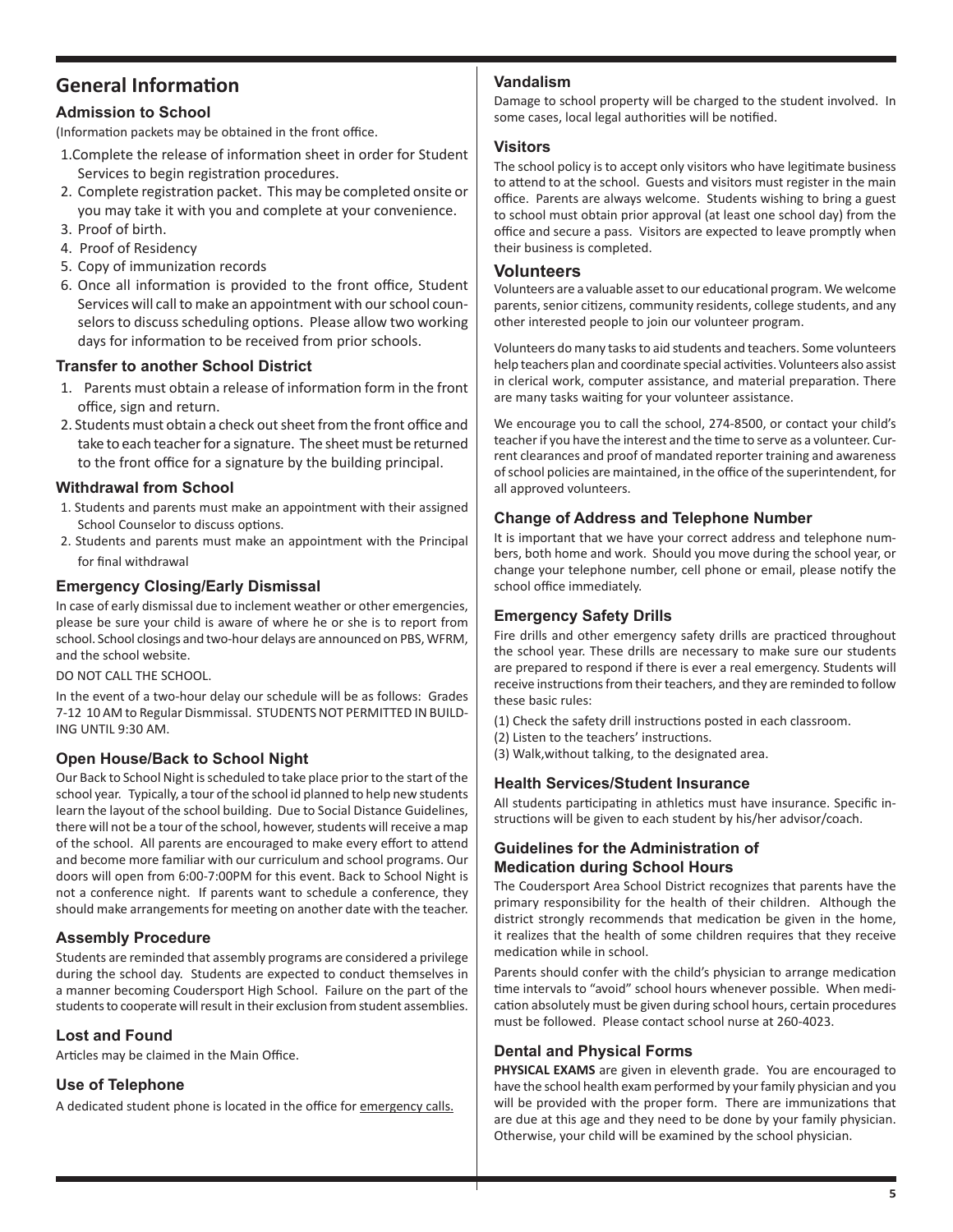**DENTAL EXAMS** are given in seventh grade. You are encouraged to have the dental exam done by your family dentist and you will be provided with the proper form. Otherwise, your child will be examined by the school dentist.

**MEDICAL and DENTAL** forms are to be returned to the school as soon as they are completed. If a form is not returned then it is assumed that the exam was not done and it will be done in school.

#### **Emergency Cards**

In order for the nurse to maintain communications with parents regarding their children, students must return the emergency card to their homeroom teachers to be filed in the nurses office for future reference.

#### **Immunization Information**

Pennsylvania State Law requires that every child, prior to admission to school for the first time, has been fully immunized against the following diseases: Hepatitis B, Diptheria, Tetanus, Polio, Measles, Mumps, Rubella (German Measles), Chicken Pox.

Pennsylvania State Law will only exempt: (A) In the event of a physical condition of said child, that such immunization would endanger life or health, (B) Parent or guardian of said child adheres to a religious belief whose teachings are opposed to such immunizations.

Please send any update of immunizations that your child has received to the school nurse.

#### **Dismissal Procedure for Students Who Become Ill**

If a student becomes ill in school, he/she should report to the nurse/ main office. Students must not leave the building because of illness without authorization. Only the school nurse or an administrator can approve a student to leave school due to an illlness. If there is any change in a child's health which affects his/her ability to take Phys. Ed., or if he/she is placed on a regular medication, it is the parent's responsibility to notify the school. Please request forms as needed if either situation exists.

| <b>Student Services</b>                        | 274-8553 |
|------------------------------------------------|----------|
|                                                |          |
| Mrs. Sheri MatzingerStudent Services Secretary |          |

#### **Academic Letter PTSA**

The Coudersport Parent/Teacher/Student Association will award an academic letter to students in grades 9-12 who meet the criteria established by the PTSA.

Students will receive one letter during their 9-12 years and bars designating the years of distinction thereafter.

#### **Availability of Grades**

Coudersport Jr-Sr High School operates on a four nine-week grading system. At the end of each nine weeks, a report card will be sent home with each student.

#### **Online Access for Student Grades**

In order to access the new parent grade portal, please go to the Coudersport Area School District or Coudersport Jr/Sr High School main page and click on the Grade Portals Tab and then click on the parent portal login link to be taken to a "Parent Portal Login" page. Click on online registration to begin the process. You will need to have your child's student identification number (lunch number) to link your account with your child's name. If you have more than one child in our school, you will only need one identification number to get the process started and then you will add your other children to your account. Once you have given all the required information, you can click the create account tab to finish the process.

You will receive an automatic email message from the system that will let you know that your account has been sent to the school district for approval. We do have to go in manually to approve your account for safety purposes. Please allow 24 hours during regular business hours for your account to be approved. You will then receive another automatic email that will ask for you to verify your email and to sign in with the username and password that you created during the initial set-up.

| <b>Grading Scale</b>  |     |    |     |  |  |  |  |  |
|-----------------------|-----|----|-----|--|--|--|--|--|
| 95 - 100              |     | A  | 4.0 |  |  |  |  |  |
| 90 -                  | 94  | B+ | 3.5 |  |  |  |  |  |
| 85 -                  | 89  | в  | 3.0 |  |  |  |  |  |
| $80 -$                | -84 | C+ | 2.5 |  |  |  |  |  |
| 75 -                  | 79  | C  | 2.0 |  |  |  |  |  |
| 70 -                  | 74  | D  | 1.0 |  |  |  |  |  |
| Under 70%<br>0.0<br>F |     |    |     |  |  |  |  |  |
|                       |     |    |     |  |  |  |  |  |

\*Grades are available as a service to parents and students. However ,the grades are real time and changes may occur. The official grade for the nine weeks is taken from the report card and this will be the grade reported on final transcripts. Teachers are responsible for updating grades, and the administration realizes teachers need time to post grades in order to allow for grading and reading of assignments and tests.

#### **Graduation Requirements/Course Registration**

Information regarding requirements for graduation, class placement or course registration can be found in the Coudersport Area Jr/Sr High Registration Guide, which is available in Student Services. Questions regarding graduation requirements, class placement or course registration can be answered by the school counselor or the principal.

#### **Honor Roll Rules**

In order to make the Distinguished Honor Roll, a student must attain an average of 95% or above in all subjects with no grade below 80% in any subject. To make the Honor Roll, a student must attain an average of 90% or above in all subjects with no grade below 80%.

Courses which use a letter grade or satisfactory must be passing. No one will be eligible for Honor Roll with incomplete grades.

 Students enrolled in honors courses will receive .05% additional added to the nine weeks grade provided that the student earned a minimum of 80% in the class on their own prior to the additional points being added to the grade.

#### **Incomplete Grades**

Students who receive an incomplete on their report card for a nineweeks grade will have a two week maximum from the date they receive their report card to make up work.

In the event of a long absence, the student and teacher shall make the necessary provisions to complete the missed assignments.

In the event that the incomplete is not handled within the time allot ment, it will become a failing mark.

#### **National Honor Society**

The National Honor Society (NHS) is the nation's premier organization established to recognize outstanding high school students. More than just an honor roll. NHS serves to recognize those students who have demonstrated excellence in the areas of scholrship, service, leadership, and character.

#### **Lamp of Learning**

Recognizing seniors with a four-year cumulative average of 95% and above.

#### **Parent Conferences/Appointments with School Counselors**

Parents are more than welcome to make appointments to speak with their student(s) teachers or school counselors. Please call 274-8553 to set up an appointment to meet with teachers, counselors or the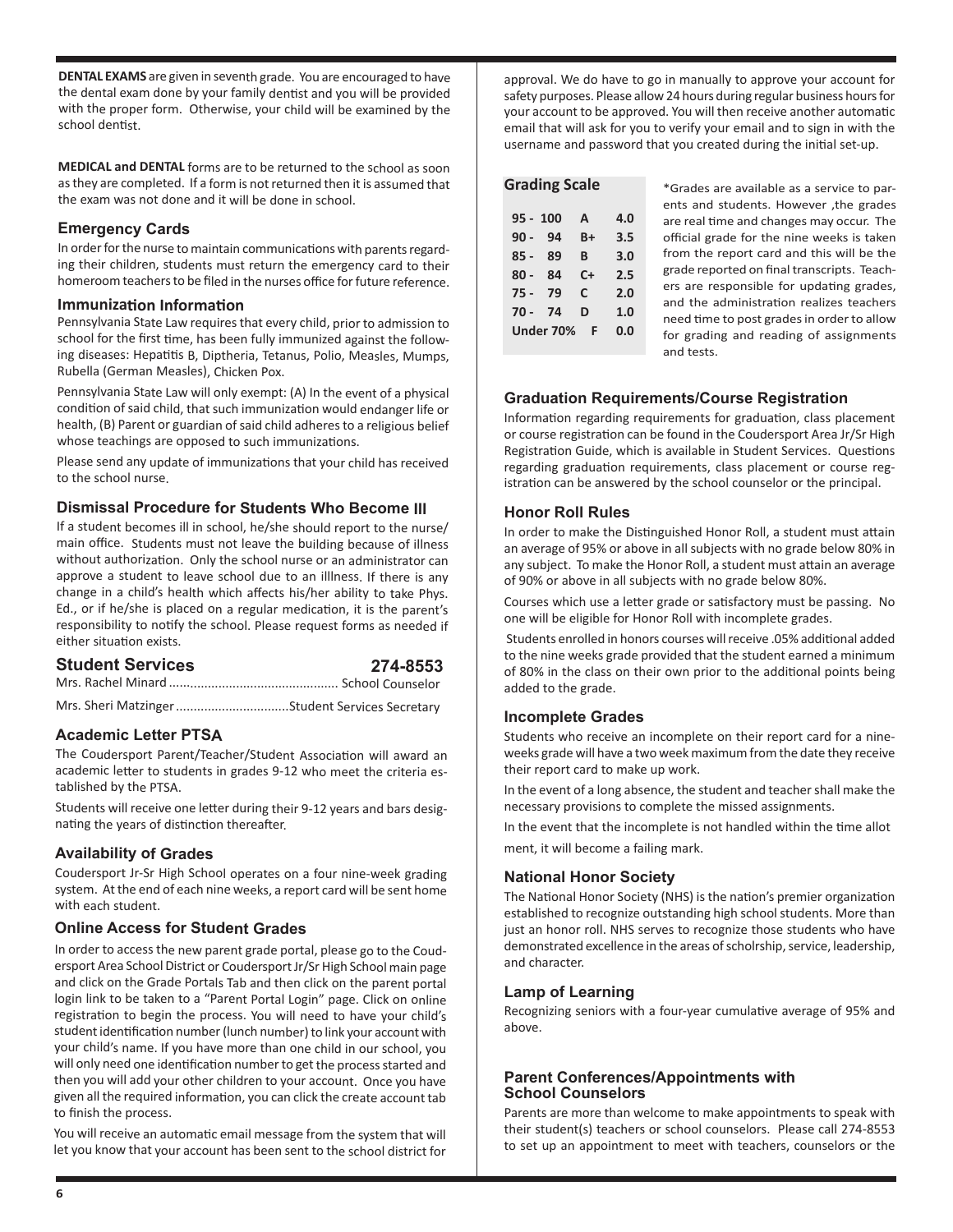principal to discuss any concerns that you may have regarding student services.

#### **Schedule Changes**

Students who desire to drop or add a class prior to the beginning of each school year will be permitted to do so after the initial scheduling in the spring and under the following conditions:

- 1. The student still maintains the required hours of class per week.
- 2. The student has justifiable reason for change.
- 3. Parental consent exists.
- 4. Class membership warrants the change.
- 5. Class period creates no conflict.
- 6. The ability of the student to add the course is warranted.
- 7. No students will be allowed to audit a class without approval from the teacher and administration.

The request to drop or add a course within the five day period will be determined by the same regulations as those prior to the beginning of the school year. Any student who withdraws from a course throughout the school year, prior to completion will receive a withdrawal failure.

Note: The lowest grade issued for the first nine weeks will be 60%. The lowest grade issued for the second nine weeks will be 50%. All grades for the remaining nine weeks, mid-terms and finals will be the grade the student earns in the class.

#### **Academic Integrity Belief Statement**

We believe academic integrity is a primary and essential part of the learning process. It is a commitment to the values of honesty, trust, fairness, respect and responsibility. These skills will help students become self-motivated, capable and competent lifelong learners. Students are expected to strive to maintain academic integrity and to refrain from academic dishonesty and to avoid aiding others in violating the academic integrity guidelines. Academic dishonesty refers to cheating, copying, plagiarizing, or otherwise representing the work of others as one's own through verbal, written, graphic, electronic or other means.

#### **Student Assistance Program**

## **Have you ever experienced...**<br>• Loneliness

- 
- Tension at home • Depression **• Parental pressure** 
	-
- Hopelessness  **Control by drugs or alcohol**
- Isolation **Confusion about sexuality** Confusion about sexuality
- Inadequacy  **Stress**
- Overwhelming school pressure Inability to cope
- Peer pressure Peer pressure Peer pressure

#### **Many people have. There is help!**

Student Assistance attempts to identify, intervene, refer and follow-up with students who are having school problems due to involvement with alcohol/drugs, mental health or other associated problem behaviors. In no way does the school attempt in this program to diagnose or treat students with these problems. Rather, Student Assistance seeks to improve identification of these students and provides intervention through appropriate referrals and follow-up.

Referrals can be made to the team by contacting one of the members listed. All referrals remain confidential.

#### **Student Assistance Program Team Members**

| Rachel Minard   | Steve Mongillo | Jessica Rohrer |
|-----------------|----------------|----------------|
| Jordan Caldwell | Traci Budd     | Mike Ingalls   |

#### **Student Surveys (Policy 235.1)**

#### **Graduate Survey**

A Graduate Survey is administered to every 12th grade student in the spring of his/her senior year. This survey provides school officials with perception data of our students on how they feel about their preparedness for life after high school and the information gathered can be used to help us better prepare students for the future. Follow up graduate surveys will also be conducted to find out how they are doing after graduation. Parents requesting to preview this survey or those who wish to opt their child out of participation in this survey should contact the HS School Counselor prior to administration.

#### **PAYS**

The PA Youth Survey is conducted every other year in the fall of odd-numbered years. It is free of charge to the district courtesy of funding provided by PCCD-PA Commission on Crime and Delinquency, DDAP-PA Department of Drug and Alcohol Programs, and PDE-Pa Department of education.

PAYS is a primary tool in PA's prevention approach of using data to drive decision making. By looking not just at rates of problem behaviors but also at the root causes of those behaviors. PAYS allows schools and communities to address reasons rather than only looking at symptoms after the fact. This approach has been repeatedly shown in national research studies to be the most effective in helping youth develop into healthy, productive members of their society. Parents/Guardians who request to preview the survey or who wish to opt their child out of participation should contact the Director of Curriculum, Instruction and Assessment prior to adminstration.

#### **Student Issues**

#### **Attendance**

The School Board requires that school-aged studentsmust be enrolled in one of our district schools, attend school regularly, in accordance with state laws.

The educational program is predicated upon the presence of the student and requires continuity of instruction and class participation in order for students to achieve academic standards and consistent educational progress.

Coudersport Jr./Sr. High School believes that regular attendance is vital to student success in school. Our attendance procedures are based on the laws of the Commonwealth of Pennsylvania, a federal school attendance improvement initiative, and school board policy.

Coudersport Jr./Sr. High School's attendance procedures are as follows:

- For every unexcused/illegal absence, a letter is sent home to parent(s)/guardian(s).
- After 3 unexcused/illegal absences, a letter is sent to the parent(s)/ guardian(s) of the student, requesting a Student Attendance Improvement Plan (SAIP) meeting.
- After 6 unexcused/illegal absences, charges of truancy will be filed with the District Magistrate.
- If a student acquires more than 10 absences (excused or unexcused/ illegal), a legal medical excuse will be required.
- Family trips/vacations will count toward a student's cumulative absence total. These absences may result in a request for a legal medical excuse.
- Teachers are not required to allow assignment extensions, make-up examinations, etc., for unexcused/illegal absences.
- \* See Page 10 for Attendance Requirements for Extra-curricular Activities.

#### **Tardies/late to school:**

• Any student accumulating three (3) or more unexcused/illegal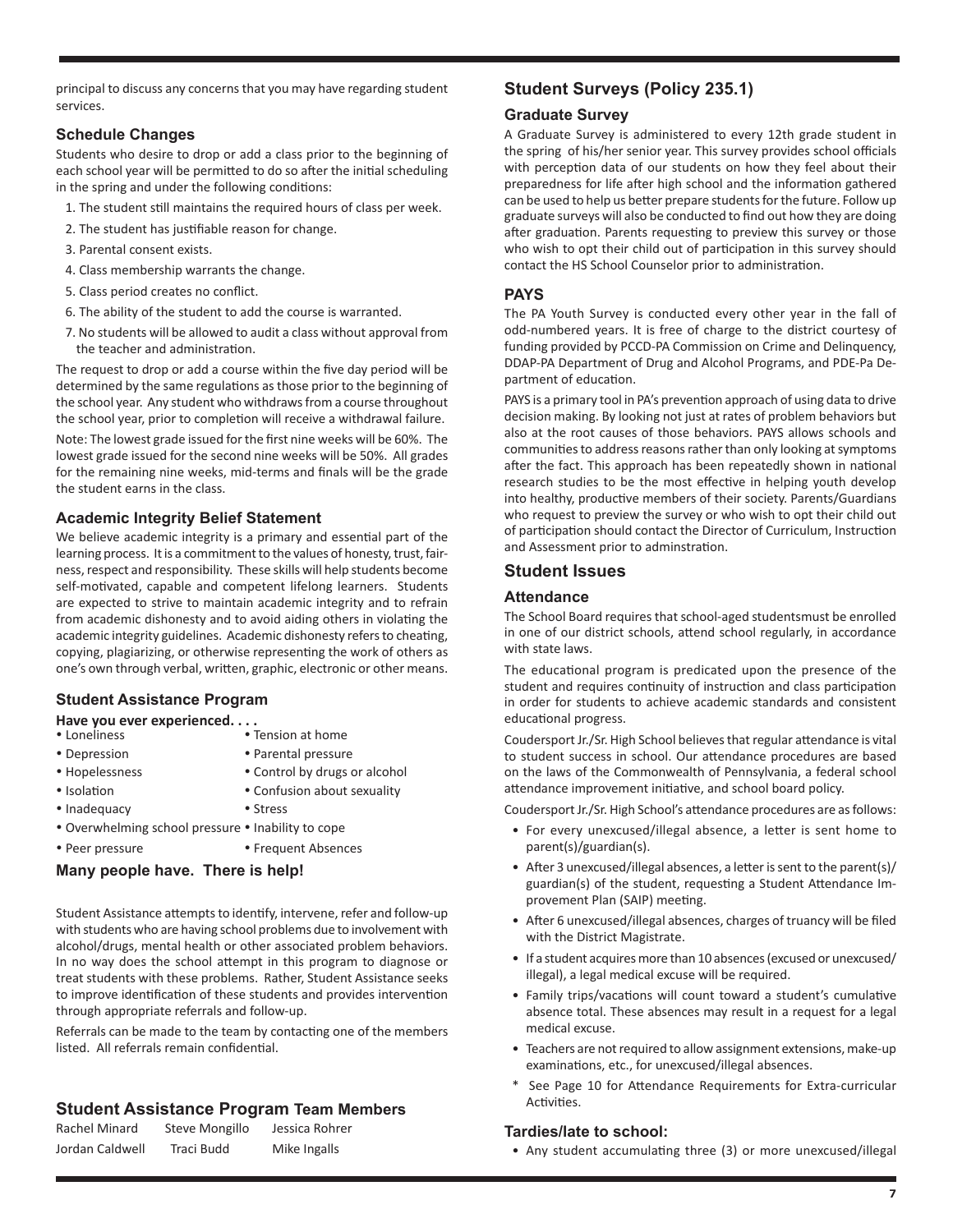tardies to school or any assigned class will result in that student being assigned detention, and a referral to SAP will be made.

- Teachers are not required to allow assignment extensions, make-up examinations, etc., for unexcused/illegal absences.
- Students may not earn credit for assignments, tests/exams, quizzes, etc., that occur during an unexcused/illegal tardy.

#### **Absence (Valid)**

Valid/invalid absences include, but are not limited to, the following:

- 1. Illness
- 2. Serious illness, or death in the immediate family
- 3. Emergency medical or dental attention
- 4. Absences approved in advance with school principal (job interview, college visits, doctor, and dental appointments, etc.)
- 5. Authorized religious holidays
- 6. All student trips must be approved by the administration
- 7. Excused trips may not be taken the last 5 days of any semester

#### **Absence (Invalid)**

The following are not excusable absences in accordance with state attendance laws. Valid/invalid absences include, but are not limited to, the following:

- 1. Truancy
- 2. Missing the school bus
- 3. Trips not approved in advance
- 4. Shopping
- 5. Hunting, fishing, attendance at events (games)
- 6. Birthday or other celebrations

#### **Procedure for students regarding absence**

- 1. If you are ill, please have your parents call the school that morning between 7:30 a.m. and 8:30 a.m. at 274-8500.
- 2. Electronic calls will be placed to parents who have not called their child in sick for that morning.
- 3. If a student is not legally excused within three days of absence, the absence will be marked unexcused/illegal. Please refer to page 7 for Attendance Policy.
- 4. Students coming in after the beginning of period 1, must report to the office. Students who have three unexcused tardies will be assigned detention for tardiness. If detention is not served, in-school suspension will be assigned.

#### **Bus Rules and Conduct**

Children need to conduct themselves properly while riding a bus. Misbehavior distracts the driver's attention, thereby placing the safety of the passengers, other drivers, etc. in serious jeopardy. Because of the potential danger, misbehavior on the bus will be dealt as an infraction with consequences. Riding a school bus is a privilege, not a right. A child whose behavior places others safety in danger will have privileges suspended temporarily or permanently. A reminder to parents - for the s afety and security of our students on the district's school busses, video equipment may be present with both audio and video recording capabilities, therefore, there are times when your child could be audio and/or videotaped while riding on their school bus.

Students who violate bus rules may be written up by the bus driver or faculty member. Violators may receive a re-teaching of behavioral expectations for the bus and a written warning for a first offense. Consequences for additional violations may include lunch or recess dentention, after school detention, and loss of bus riding privileges. The number of bus suspension days may increase with each additional bus offense depending upon the severity of the incident. Administration reserves the right TO REMOVE A STUDENT EITHER TEMPORARILY OR PERMANENTLY FROM THE BUS BASED UPON THE NATURE OF THE OFFENSE. PARENTS/GUARDIANS WILL BE RESPONSIBLE FOR ALTERNATE TRANSPORTATION DUE TO SUSPENSION FROM SCHOOL TRANSPORTATION.

#### **School Bus Routes and Stops**

The Coudersport Area School District is charged with providing safe and reasonable transportation for public and nonpublic students under provisions of applicable local, state, and federal laws and regulations.

If parents request that their child or children be assigned a bus route or stop different from the one assigned, the request will be considered and evaluated on an individual basis. All bus requests must be turned into the main office by 1:30 pm of the day the change is requested. Requests for students to ride on an alternate bus or be assigned to an alternate bus stop may be approved only if both of the following conditions are met:

- 1) there is room on the alternate bus and
- 2) the requested stop is on an established bus route.

Emergency request for changes to a student's bus assignment and route will be considered by the business office.

#### **Waiting for the School Bus**

Students should be at their assigned bus stop ten minutes before the bus is scheduled to arrive.

While waiting for the bus, students should respect the property of their neighbors and wait in a quiet, orderly manner.

#### **Conduct and Attendance at Extra-Curricular Activities**

Students are greatly encouraged to participate in extra-curricular activities sponsored by our school board and faculty. Those participants, in addition to those students who attend as spectators, are reminded of a few basic considerations during these events:

- 1. All those in attendance will exhibit good sportsmanship.
- 2. Behavior must be in accordance with school policies or violators will be removed.
- 3. School activities must be in accordance with school regulations set by the School Board and PIAA when involved with other schools.
- 4. Failure to comply with expected rules of conduct will result in suspension from school activities.
- 5. Students absent from school or suspended are not permitted to attend or participate in extra curricular activities.

#### **Dress Code**

We take pride in the appearance of our students here at Coudersport High School. School is a student's place of business and appropriate dress and hygiene is important. Students must dress in a manner that will not constitute a disruption in the school, a safety hazard, or exhibit unsuitable expressions or pictures.

#### **Drug, Alcohol and Tobacco Abuse**

(Refer to Rules, Regulations, and Sanctions - Level 3 in the Student Code of Conduct Section.)

It should be emphasized that this policy applies not only to students on school property, but also to all students attending any and all school functions both on school property and any function where they represent themselves as a part of the student body of the School District.

#### **NALOXONE(Policy 823)**

Naloxone (Narcan) is available in the nurse's office to treat opioid drug overdose and may be administered by employees and volunteers who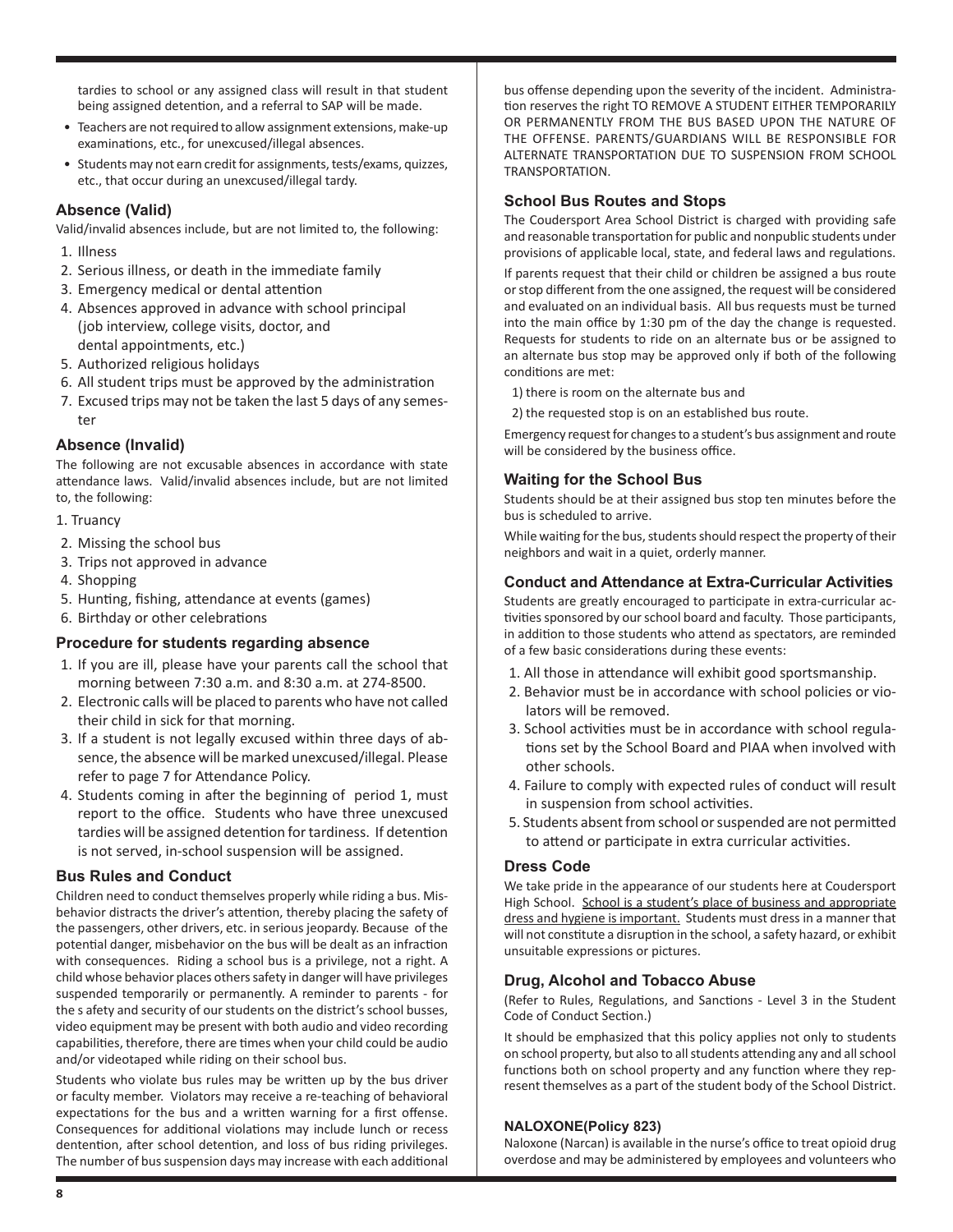have successfully completed the PA Dept of Health training.

#### **Early Dismissal for Students**

No student will be allowed to leave school during the school day unless he/she has a note signed by a parent. Students that are excused may not be transported by other students nor use other students vehicles. Leaving school without permission may result in suspension or detention, depending upon the situation.

#### **Electronics Policy**

Students are reminded of the Coudersport Area School District electronics policy. Students are only permitted to use their cell phones or hand held technical devices during the scheduled lunchtime in the cafeteria. Students must use our schools Wi-Fi for internet conversing. Picture taking is prohibited while school is in session. If a student is ill, they are to report to the school nurse, not call a family member to be excused. If parents need to leave a message for students during the school day, please contact the front office and the message will be delivered to the students. Students who are using cell phones or any electronic equipment will have their cell phone or electronic equipment confiscated and sent to the office for pick up at the end of the day. If the cell phone or electronic equipment is seen a second time, it will be confiscated. A third offense will result in confiscation of the device, which will require a parent or guardian to come into the school to retrieve the device.

#### **Expectations for Student Behavior**

It is the responsibility of the high school principal to maintain a safe environment for all who enter the school building. In order to maintain that safe environment, students are expected to refrain from any kind of physical or verbal abuse of other people within the school setting. Students should be respectful of all who enter the school building. Harassment, bullying, fighting, swearing or other displays of disrespect will not be tolerated. Students who exhibit these behaviors will be assigned a consequence of the Coudersport Area School District discipline code as well as a possible referral to the appropriate local law enforcement agency. Students are expected to display good student behavior at all events sponsored by the school district including extra-curricular events and transportation provided by the school district.

#### **Discipline Related to Fighting on School District Grounds**

Any student who uses physical aggression to settle an argument or confrontation will result in disciplinary action by the administration and may result in the involvement of local law enforcement.

#### **Hall Passes**

- 1. Ask the teacher if you may leave the classroom.
- 2. Prior to leaving classroom, you need to sign the "sign out sheet", and sign the "sign in sheet" when you return.
- 3. You need to have a pass to go to another classroom, the bathroom, to get a drink, etc. Any time you are in the hallway, you need a pass.
- 4. All teachers will require you to have a pass upon entering the classroom. If you do not have one, you will be required to go back to the class and get one from the teacher. If you are out in the hall during class time without a pass, you will be required to go back to your teacher to get a pass. Any teacher, staff or administrator may ask to see your pass while you are in the hall.

Students are encouraged to attend dances throughout the school year. Any CHS student bringing a student from another district must have approval from the sending district principal as well as approval from the CHS principal. Homecoming is for grades 9 - 12 only and dates cannot be older than 20 years of age. Prom is for grades 11 & 12 and for 10th graders if asked by a junior or senior. Students cannot be older than 20 years and approval must be made through the HS office.

#### **Lockers**

Lockers are assigned to students at the beginning of each school year and should be locked throughout the school day. The school district is not responsible for lost or stolen articles from the lockers. Students are reminded they are responsible for the contents in his or her locker, therefore it is advised that students not share lockers. It is also important to note that lockers are school property and in order to provide a safe school environment, administrators may search lockers if a reasonable suspicion exists.

#### **Bicycles**

Students may ride bicycles to school, but student bicycles are not the school's responsibility. Bikes are to be parked at the designated bike racks.

#### **Parking Permits**

Parking permits may be obtained from the front office at the beginning of the school year. Students who are seniors will be allowed to register first, followed by juniors and sophomores. Students must sign for the parking pass and return the parking pass at the end of the school year. Student should also note that parking on school grounds is a privilege and not a right. Students who abuse the privilege may have their parking permits revoked.

#### **Search and Seizure Procedures**

In the event a locker or person needs to be searched, care will be taken to protect the student's privacy, however students should be aware they have a much less expectation of privacy in the school system than the population in general. In the event a locker needs to be searched, the student will be present unless there is a threat to the health, welfare or safety of students. Students will be given notice of the search and accompany the administrator to the locker. Students may also be asked to empty backpacks, purses or pockets. Students who are found with any illegal substances will be disciplined by administration as well as referred to local law enforcement. Students should also be aware reasonable suspicion is applied to automobile searches as well, therefore objects in plain view in an automobile in the school parking lot, creates no expectation of privacy.

#### **Working Papers**

If you are under 18 years of age, you must obtain a work permit in order to accept employment. The law has certain requirements concerning the type of work you may do, the hours, and under what conditions you may work. Applications and all necessary information may be obtained at the main office.

Good judgment must be exercised in seeking employment. A student's first responsibility is to his/her school work. If a job deprives a student of his/her study time and participation in school activities, he/she will not be able to maintain a satisfactory school record.

#### **Extra-Curricular Participation Policy**

This policy will govern all extra-curricular activities, sponsored by the Coudersport Area School District. Students enrolled in the Coudersport Area School District, as well as district-approved homeschool students are eligible to participate in extra-curricular activites.

**Defined:** The Extracurricular Participation Policy as adopted by the Coudersport Area School Board defines extracurricular as any activity that has one or more of the following characteristics:

#### **Student Dances**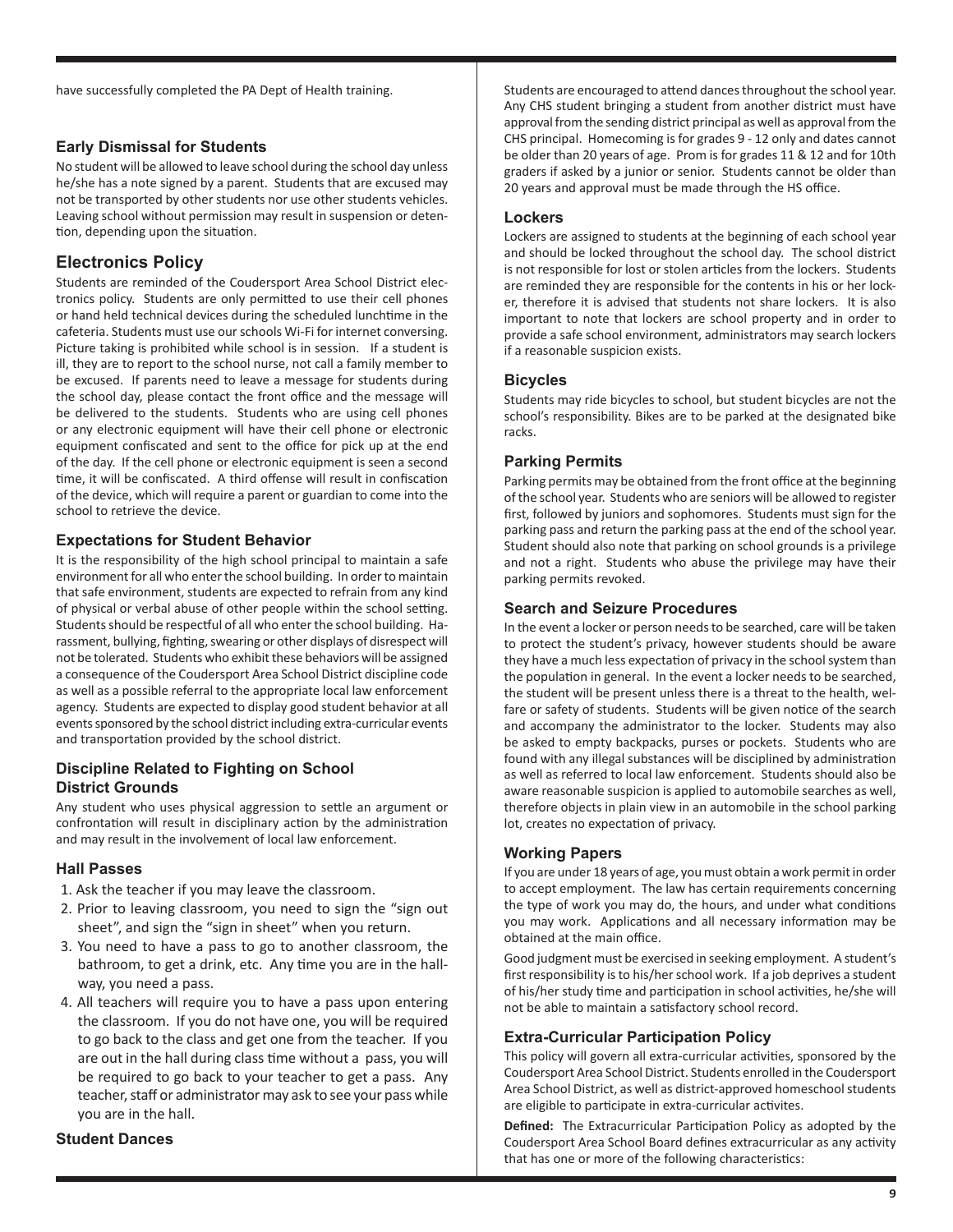- 1. Grade or credit toward graduation does not exist.
- 2. Students are involved in time beyond the regular school day for competition or practice.
- 3. Awards are granted for participation or level of achievement.
- 4. Students choose to be a part of the activity.

The following list is a current list of the activities that exist in the Coudersport Junior/Senior High School. All listed activities are subject to the policy as outlined. Any activity that has been omitted for whatever reasons or new activities created in the future are included and are bound by the above policy.

- Band Front Plays/Musicals
- 
- 
- Baseball **Call Contact Contact Contact Contact Contact Contact Contact Contact Contact Contact Contact Contact Contact Contact Contact Contact Contact Contact Contact Contact Contact Contact Contact Contact Contact Conta**
- Boys Basketball (all levels) Soccer
- Cheerleading (all levels) Softball
- Cross Country Steel Appeal
- Football (all levels) Student Plays
- Girls Basketball (all levels) Track (Boys/Girls)
- Golf (Boys/Girls) Trap
- Jazz Band Volleyball (all levels)
- Majorettes Wrestling (all levels)
- Marching Band

Student representatives to extended school day activities

(ex. IU9 Student Forum)

Any other activity as defined by administration as extra curricular

The policy will cover the entire school year and will follow the following periods in reference to eligibility.

1. Eligibility for extra-curricular activities is determined on the first day of every school week. Non-eligible students will be suspended from their activites until eligibility is determined the following first day of the next week.

2. The report period will begin with the 15th day of the school year and fall on a weekly basis thereafter throughout the entire school year. The computation of eligibility is as follows:

A. A student cannot be failing more than one (1) class in order to maintain eligibility for extra-curricular activities.

 B. A student must maintain an overall average of 70%. Students not meeting the grade standards are subject to ineligibility based on the following:

1) If during a grading period - The first day of each school week to Monday following the Friday so declared (weekly).

C. Students 1st 9-weeks, 1st semester average, 3rd 9-weeks, and final grade will be used at those intervals.

D. The computing of average for eligibility will be based on the nine weeks currently in and is cumulative through the nine weeks.

E. Students will be notified of their eligibility status.

- 3. The Nine weeks grade and the semester grade will be used when issued at these intervals.
- 4. Student that is declared ineligible will remain such until said student returns to the minimum acceptable grades.
- 5. The declaration of an eligible participant will be done by the principal with the information provided through a form submitted to the teaching staff on a weekly basis.
- 6. A Student declared ineligible will not be permitted to participate in an interscholastic event during that time or be permitted to participate in practice during that period. The student will either be under the supervision of the coach for supervised study or will not be involved at all with said program until the academic requirements

are returned to acceptable.

- 7. Students that have been declared ineligible for the third time in a particular activity will be declared ineligible for that activity for the duration of said season.
- 8. The weekly eligibility period will run Monday to Monday, with students ineligible so declared on Monday and remaining such until the next Monday or until acceptable academic standards have been reached. No student can become eligible prior to the Monday following that ineligible status has been declared.
- 9. Students that are ineligible at the conclusion of the school year will become eligible based on the PIAA guidelines as stated in the PIAA handbook, Article IX, Section 5. Students may make up work in an approved summer school and retain eligible status provided the standards are met.
- 10. Students that have withdrawn from a course after the allotted time as outlined in the student handbook, will carry either a WP (withdrawal passing) or WF (withdrawal failing) and this will be included in the credits to be passed and the average to used in calculation of overall average.
- 11. Incompletes are considered passing for one week and if not made up will be considered as failing for the period until a grade is issued.
- 12. All Coudersport sponsored sports will be subject to the age eligibility as defined by the PIAA, in reference to their handbook.

#### **Extra-Curricular Activity Regulations**

The following is a list of regulations which all extra curricular participants are expected to display during the season or activity in which they are participating. In cases of severe discipline problems where a student has been restricted from extra curricular activities, a student may not be eligible for participation in any extra curricular activity.

- I. Conduct Conduct in school should be beyond reproach. Reports of misconduct will be reviewed by coaches, AD, sponsor, and administrators. Good sportsmanship must be displayed at all times. Participants are responsible for knowing all regulations in student handbooks.
- II.Grades Participants cannot be failing more than one (1) class in order to maintain eligibility for extra-curricular activities. Student participants must also maintain an overall 70% average in subject areas, which will be determined on a quarter to date basis.
- III.Enforcement of Rules A penalty of suspension from participation in the involved activity (both game-meet-match or activity) and practice, will be imposed on any student participant who is observed or reported by coaches or sponsors of the involved activity, school administrators, or police for breaking the following rules:
	- 1. Use of or possession of tobacco products. Use of or possession \*(constructive or actual) of alcoholic beverages. Use of or possession \*(constructive or actual) or distribution of illegal drugs.
	- 2. The suspension shall be administered in the following manner:
		- A. First offense 2 week suspension.
			- B. Second offense dismissal from team or activity for the remainder of the sport season or activity and forfeiture of athletic letter earned if applicable.
				- (i.e.: Athletic Letter, jacket, medals, etc.)
			- C. Dismissal on a second offense will be for the remainder of the sport season/activity, or eight weeks, whichever is longer.

The head coach or sponsor will decide whether or not the suspended student must attend practice sessions for the purpose of observation only.

3. In addition, any student participant who commits an act leading to a penalty of out of school suspension, or who demonstrates a pattern of absences deemed excessive or extreme, will also come under the penalty of suspension from participation in the involved activity. The length of suspension shall be determined mutually by the involved head coach or sponsor, athletic director and Principal.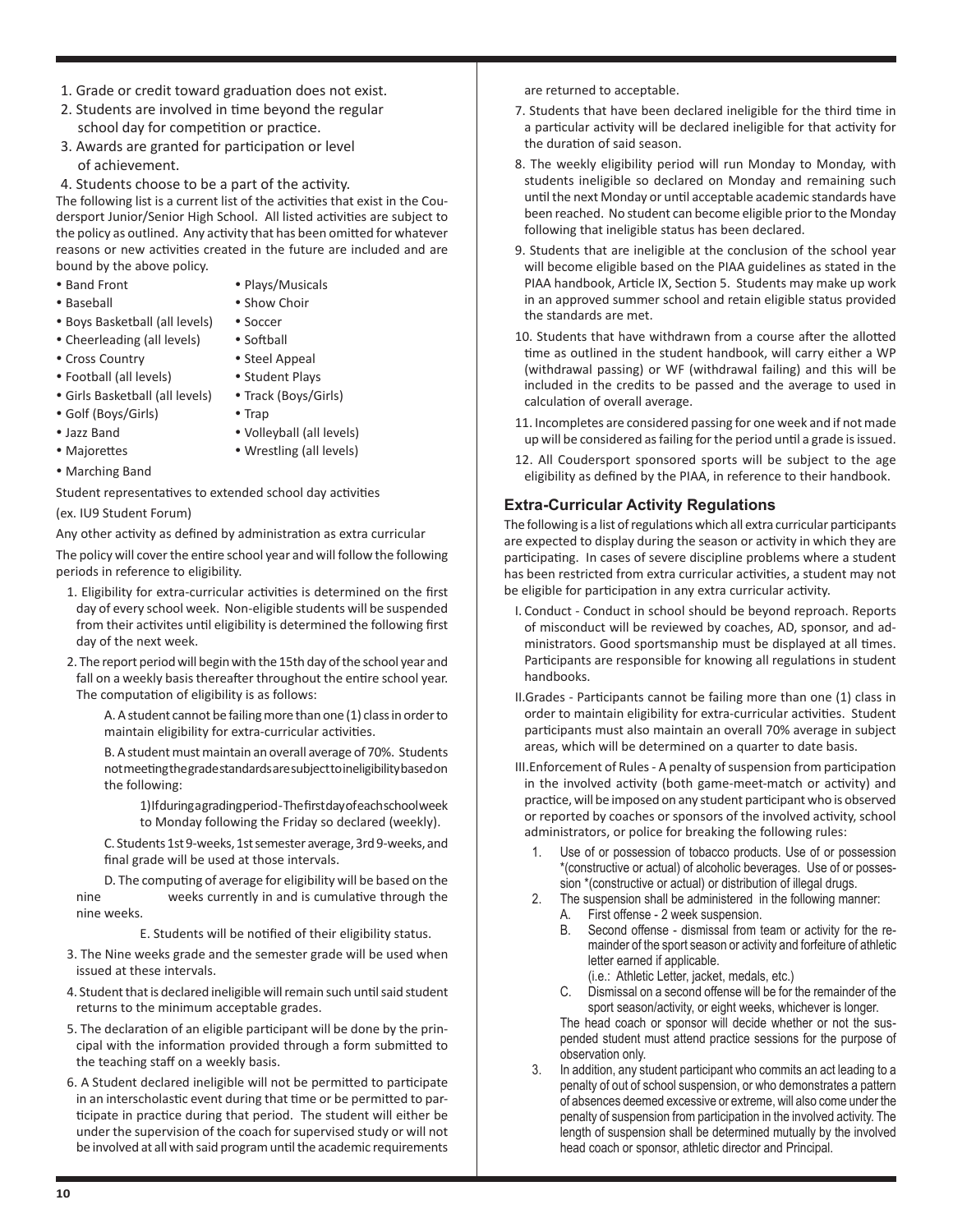If a student has a total of three unexcused absences; or commits an act leading to "In-school Suspension", the following consequences will result:

- A. First offense three day suspension.
- B. Second offense one week suspension.
- C. Third offense dismissal from team or activity. (In the event of dismissal, the same penalty of suspension-section III(2B) will apply.)

**Anabolic Steroids** - The Board prohibits the use of anabolic steroids by students involved in school-related athletics, except for a valid medical purpose. Body building and muscle enhancement of athletic ability are not valid medical purposes. Human Growth Hormone (HGH) shall not be included as an anabolic steroid.

Students shall be made aware of the dangers of steroid use; that anabolic steroids are classified as controlled substances; and that their use, unauthorized possession, purchase, or sale could subject students to suspension, expulsion and/or criminal prosecution.

The following minimum penalties are prescribed for any student athlete found in violation of the prohibited use of anabolic steroids:

- 1. For a first violation, suspension from school athletics for the remainder of the season.
- 2. For a second violation, suspension from school athletics for the remainder of the season and for the following season.
- 3. For a third violation, permanent suspension from school athletics.

No student shall be eligible to resume participation in school athletics unless a medical determination has been submitted, verifying that no residual evidence of steroids exists.

#### **Maximum Age Rule -**

A pupil shall be ineligible for interscholastic athletic competition upon attaining the age of nineteen years, with the following exception: If the age of 19 is attained on or after July 1, the pupil shall be eligible, age-wise, to compete through that school year. The age for Junior High competition is 16 before July 1.

- IV. Practice/Events Practice starts on a designated date and goes until the last participation event. Student participants may be excused from practice only by the coach or sponsor involved. If a student participant is able to attend school, we expect them to attend practice. In order to participate in an event or a practice, the student participant must be in school by 10:30 AM.
- V. Injury Should any injury occur during a practice/game, the parents/guardians, can authorize the coach or sponsor in charge to take the most appropriate action in securing medical help including transportation by a local certified ambulance service to the nearest medical care facility.

\* CONSTRUCTIVE means knowingly being present illegal where drugs or alcohol are being consumed, distributed or transported.

#### **Screening & Evaluation Procedures**

#### **1. Health Examinations School Board Policy 209**

Although the physical and mental health of each child is primarily the responsibility of the home and parents, the school district provides not only state-mandated health services but also functions to maintain and improve the health of each student while in school.

Each pupil shall receive a comprehensive health examination in kindergarten, in sixth grade and in eleventh grade.

These examinations will be conducted by the school physician or physician's assistant.

A private examination conducted at the parents' request and at their expense will be accepted in lieu of the school examination.

Each pupil shall receive a comprehensive dental examination in kinder-

garten, while in third grade and in seventh grade. These examinations will be conducted by the school dentist. A private examination conducted at the parents' request and at their expense will be accepted in lieu of the school examination.

For each pupil transferring to the schools of this district the Superintendent shall request an adequate health record from the transferring school.

Beginning with kindergarten and continuing through the twelfth grade, the school district will maintain for each student a developmental health history. This health history includes required vision and hearing screenings.

The individual pupil records of health examinations shall be maintained **Health Examination Chart**

| Grade | <b>Vision</b> | Height | Weight | <b>Hearing</b> | Exam | Exam | as a confidential record subject to statute and the policies of this district.<br><b>Screening</b> |
|-------|---------------|--------|--------|----------------|------|------|----------------------------------------------------------------------------------------------------|
| К     | x             | x      | Χ      | x              | Х    |      |                                                                                                    |
|       | Χ             | Χ      | Χ      | Χ              |      |      |                                                                                                    |
|       | x             | Χ      | Χ      | x              |      |      |                                                                                                    |
| 3     | Χ             | Χ      | Χ      | x              |      | Χ    |                                                                                                    |
|       | x             | X      | X      |                |      |      |                                                                                                    |
| 5     | x             | X      | Χ      |                |      |      |                                                                                                    |
| 6     | Χ             | Χ      | x      |                | х    |      |                                                                                                    |

#### **2. Assessments**

In accordance with the recommendation of the Superintendent of Schools and the School Principals and Counselors, the Board of Education of the Coudersport School District has approved a testing program designed to provide information concerning the proficiency of all children in the district on standardized tests of math, english, and science.

The results of these tests provide a continuing record of each child's academic progress in comparison with national norms.  They are also an invaluable aid to the child's teacher and counselor in diagnosing individual strengths and weaknesses in order to provide the appropriate educational plan.

| Name & Type of Test<br>Achievement        | <b>Grade Given</b>                                                                    | Purpose                                                                                                                                  |
|-------------------------------------------|---------------------------------------------------------------------------------------|------------------------------------------------------------------------------------------------------------------------------------------|
| <b>PSSA</b>                               | 3,4,5,6,7,8                                                                           | Measurement of achievement in<br>reading, mathematics, and science                                                                       |
| Keystone                                  | Given at the<br>conclusion of<br>1. Biology<br>2. 10th Gr.<br>English<br>3. Algebra I | Measurement of achievement in<br>Biology, English and Algebra                                                                            |
| CDT's<br>Classroom<br>Diagnostic<br>Tools | 7, 8, 9, 10, 11                                                                       | To provide an estimate of student<br>performance on the PSSA, and<br>Keystone as well as provide data<br>to drive classroom instruction. |
| <b>APTITUDE</b>                           |                                                                                       |                                                                                                                                          |
| Preliminary SAT                           | 10, 11                                                                                | Provides each student with<br>ranking information in verbal<br>and math skill areas.                                                     |
| SAT, ACT                                  | 11,12                                                                                 | Provides student with ranking<br>information in verbal and math<br>skills, and other content areas.                                      |
| <b>Armed Services</b><br>Vocational       | 10                                                                                    | Career Exploration Aptitude<br>Assessment                                                                                                |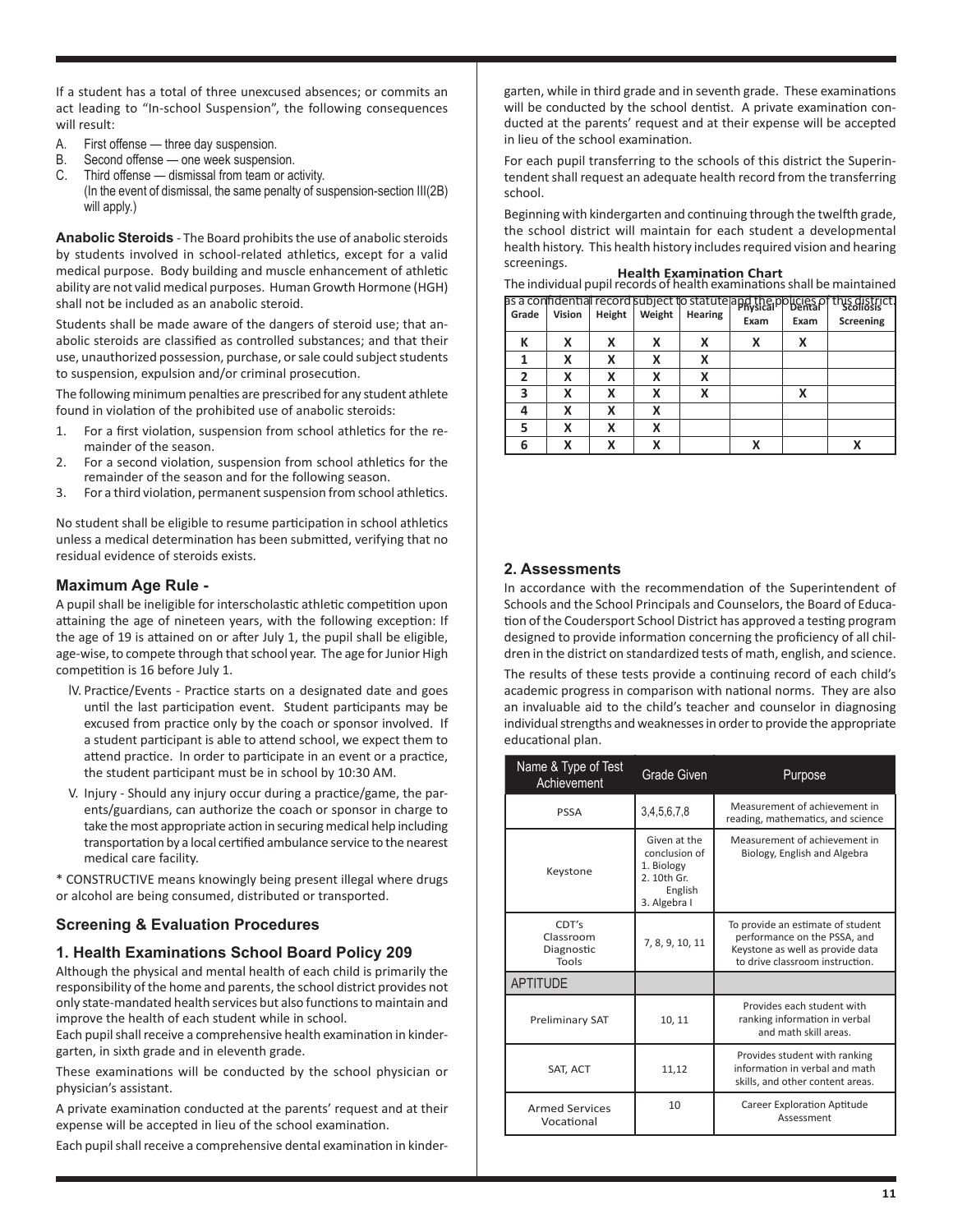The following tests are given several times per year to assess annual progress in reading and math at the elementary levels:

Dynamic Indicators of Basic Early Literacy Skills (DIBLES)

- ♦ Individual Reading Inventory
- ♦ Curriculum-Based Assessment
- ♦ STAR Reading and Math

Additionally the following diagnostic tests are given as needed:

- Alpern-Boll Developmental Profile
- **Behavior Rating Scales**
- Bender A Visual Motor Gestalt Test for Children
- Classroom Observations
- Clinical Evaluation of Language
- Fundamentals Revised
- Conners' Parent/Teacher Rating Scales
- Copeland Symptom Checklists
- Goldma -Fristoe-Woodcock:
- Test of Auditory Discrimination
- Goldman Test of Articulation
- Learning Accomplishment Profile Revised
- Mooney Problem Checklist
- Peabody Picture Vocabulary Test Revised
- Sentence Completion Test
- Stanford-Binet: 4th Edition Slosson
- Intelligence Test Revised
- Test of Auditory Perceptual Skills
- Vineland Adaptive Behavior Scale
- Wechsler Individual Achievement Test II
- Wechsler Intelligence Scale for Children III
- Wechsler Preschool and Primary Scale of
- Intelligence Revised
- Wepman Auditory Discrimination Skills
- Wide Range Achievement Test III
- Woodcock-Johnson Tests of Achievement Revised

At the elementary level, all referrals except Enrichment begin at the instructional support level. A parent or staff member may initiate the referral process by submitting a written request. Screening information will be used by the instructional support team to meet the child's specified needs or to document the need for further evaluation. If it is determined that a child needs additional services, the instructional support team will make adjustments relative to such things as the child's learning style, behavior, physical inabilities, and speech problems. Recommendations are made and put into effect in the regular classroom setting. Parents will be involved in the pre-referral process. If a student does not make progress with pre-referral involvement, which may last up to 60 school days, parents will be asked to give written permission for necessary individual professional evaluations.

At the junior/senior high school level, parents may request or school personnel can recommend that a child be evaluated for a possible learning disability. A review of the child's educational and behavioral history is conducted by the pre-referral intervention coordinator and/ or the high school student services counselor. This evaluation would include grade reports, standardized test scores, teacher and parent interviews. Learning and teaching strategies that have been used in the past are reassessed for their effectiveness and new strategies are implemented in the regular education program if appropriate. If the child continues to have difficulties and no progress seems to have been made, parental permission for evaluation and professional services is required for the process to continue.

For further information on the rights of parents and children, provision of services, evaluation and screening (including purpose, time and location), and rights to due process procedures, you may contact the Elementary Principal or Mr. Steve Mongillo, High School Principal.

The next step in the process for both the elementary and secondary level is the written permission from the parents for permission to evaluate. This evaluation will be conducted by the Seneca Highlands Intermediate Unit Nine by a certified school psychologist.

After all of the evaluations are completed, an Evaluation Report will be compiled with parent involvement and include specific recommendations for the types of intervention necessary to deal with the child's specified needs. Parents are then invited to participate in a meeting where the results of the Evaluation Report (ER) will be discussed. An Individual Educational Program (IEP) will be developed for students identified with a specific learning disability.

Parents are then presented with a Notice of Recommended Educational Placement (NOREP) which they may choose to agree or not agree with. If parents disagree with the program being recommended, the issue may be taken to a due process hearing. Information about parents' rights to arbitration, mediation or due process procedures, specific special education services and programs offered by the district, and the district's educational records policy are available upon request to the building principal.

The Coudersport School District protects the confidentiality of personally identifiable information regarding children with disabilities, children thought to have disabilities, protected disabled students (if not protected by IDEA '97 or Pennsylvania's Special Education Regulations) and children who are identified as gifted, in accordance with the Family Educational Rights and Privacy Act of 1974 (FERPA) and other applicable federal and state laws, policies, and regulations.

#### **Student Records(Policy 216)**

Your child's school records will be maintained as per our School Records Policy as long as your child attends school in the Coudersport School District. Should your child transfer to another school system, his or her records will be transferred to the new school system. Only legally authorized individuals and agencies will be permitted to inspect your child's records without your written permission. (When your child reaches the age of eighteen or enrolls in post secondary school, your consent is not required.)

Occasionally, certain general Directory information (name and address of student, date and place of birth, names and addresses of parents, awards received, activities, etc.) may be released. Unless you notify the school Superintendent in writing within 20 days following the date of this notice, it will be assumed that you do not object to this type of disclosure.

Information about all of these services and procedures may be obtained by calling the Elementary Counselor, at 274-8055, or Rachel Minard, Senior High Counselor at 274-8553.

#### **Food Services (Policy 808)**

The Food Services Policy includes school meal charges/accounts and the collection of unpaid meal charges. CASD is an equal opportunity provider and employer and shall not discriminate against individuals based on race, color, national origin, age, sex or disability.

#### **School Wellness (Policy 246)**

Our district recognizes that student wellness and proper nutrition are related to students' physical well-being, growth, development and readiness to learn. We seek to provide an environment that promotes student wellness, proper nutrition, nutrition education, and regular physical activity.

#### **Notice of Nondiscrimination and Unlawful Harrassment (103, 103.1, 104)**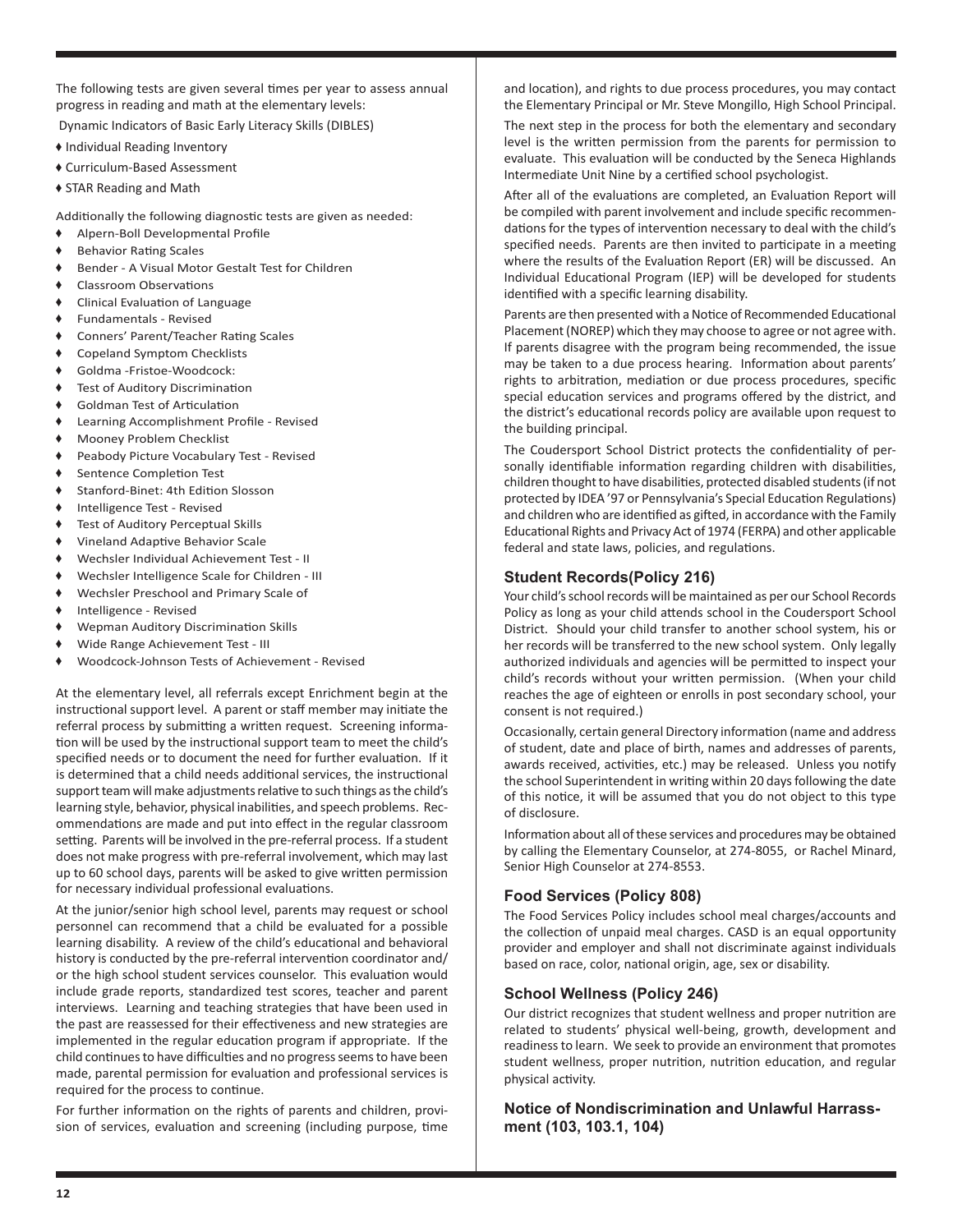The Coudersport Area School District does not discriminate against race, color, age, creed, religion, sex, sexual orientation, ancestry, national origin, marital status, pregnancy, handicap/disability, or genetic information in any of its programs, practices, or category of employment. Inquiries regarding its discrimination or harassment policies should be directed to the district's Compliance Officer.

#### **Public News Release Form (Policy 911.A1)**

On a regular basis, the school district provides public new releases which feature students involved in projects, participating in school events, or receiving awards. A release form will be sent home separately to seek/decline your permission for having your child participate in any of these news releases.

#### **Programs for Eligible or Protected Disabled Students**

In compliance with state and federal law, notice is hereby given by the Coudersport School District that it conducts ongoing identification activities as a part of its school program for the purpose of identifying students who may be in need of special education and related services (eligible students). If your child is identified by the District as possibly in need of such services, you will be notified of applicable procedures. Individualized services and programs are available for children who are determined to need specially designed instruction due to the following conditions:

- 
- 1. Autism 7. Traumatic brain injury
- 2. Visual impairment 8. Other health impairments
- 3. Hearing impairment 9. Orthopedia impairment
- 4. Developmental delay 10. Emotional disturbance
- 5. Mental retardation 11. Specific Learning Disability
- 6. Multiple disabilities 12. Speech & Language impairment

If you believe that your school-aged child may be in need of special education services and related programs, or young child (age 3 to school-age) may be in need of early intervention, screening and evaluation processes designed to assess the needs of the child and his/her eligibility are available to you at no cost, upon written request. You may request screening and evaluation at any time, whether or not your child is enrolled in the District's public school program. Requests for independent educational evaluations of students with disabilities will follow the provisions of 34 CFR 300.502.

They are as follows:

- (a) General
	- (1) The parents of a child with a disability have the right under this part to obtain an independent educational evaluation of the child, subject to paragraphs (b) through (e) of this section.
- (b) Parent right to evaluation at public expense
	- (1) A parent has the right to an independent educational evaluation at public expense if the parent disagrees with an evaluation obtained by the public agency.
	- (2) If a parent requests an independent educational evaluation at public expense, the public agency must, without unnecessary delay, either - (i) Initiate a hearing under 34 CFR 300.507 to show that its evaluation is appropriate; or (ii) Ensure that an independent educational evaluation is provided at public expense, unless the agency demonstrates in a hearing under 34 CFR 300.507 that the evaluation obtained by the parent did not meet agency criteria.
	- (3) If the public agency initiates a hearing and the final decision is that the agency's evaluation is appropriate, the parent still has the right to an independent educational evaluation, but not at public expense.
	- (4) If a parent requests an independent educational evaluation,

the public agency may ask for the parent's reason why he or she objects to the public evaluation. However, the explanation by the parent may not be required and the public agency may not unreasonably delay either providing the independent educational evaluation at public expense or initiating a due process hearing to defend the public evaluation.

(c) Parent-initiated evaluations

If the parent obtains an independent educational evaluation at private expense, the results of the evaluation

- (1) Must be considered by the public agency, if it meets agency criteria, in any decision made with respect to the provision of FAPE to the child; and
- (2) May be presented as evidence at a hearing under this subpart regarding that child.
- (d) Requests for evaluations by hearing officers.

If a hearing officer requests an independent educational evaluation as part of a hearing, the cost of the evaluation must be at public expense.

- (e) Agency criteria.
	- (1) If an independent educational evaluation is at public expense, the criteria under which the evaluation is obtained, including the location of the evaluation and the qualifications of the examiner, must be the same as the criteria that the public agency uses when it initiates an evaluation, to the extent those criteria are consistent with the parent's right to an independent educational evaluation.

Requests for evaluation and screening are to be made in writing to:

| Sean Reams                         | Mr. Steve Mongillo                 |
|------------------------------------|------------------------------------|
| <b>Elementary Principal</b>        | Secondary Principal                |
| <b>Coudersport School District</b> | <b>Coudersport School District</b> |
| 802 Vine Street                    | 698 Dwight Street                  |
| Coudersport, PA 16915              | Coudersport, PA 16915              |

In compliance with state and federal law, the Coudersport School District will provide to each protected disabled student without discrimination or cost to the student or family, those related aids, services or accommodations which are needed to provide equal opportunity to participate in and obtain the benefits to the school program and extracurricular activities to the maximum extent appropriate to the student's abilities. In order to qualify as a protected disabled student, the child must be school age with a physical or mental disability, which substantially limits or prohibits participation in or access to an aspect of the school program. These services and protections for "protected disabled students" are distinct from those applicable to all eligible or exceptional students enrolled (or seeking enrollment) in special education programs.

For further information on the rights of parents and children, provision of services, evaluation and screening (including purpose, time and location), and rights to due process procedures, you may contact in writing the person listed above or any building principal.

Confidentiality: All information gathered about your child is subject to the confidentiality provisions contained in federal and state law. The district has policies and procedures in effect governing the collection, maintenance, destruction and disclosure to third parties of this information. For information about these policies and procedures, as well as rights of confidentiality and access to education records, you may contact in writing the person named above or any building principal.

#### **3. Educational Support Programs and Services Gifted Support**

The Gifted Support Program is designed to meet the needs of mentally gifted students in a challenging manner. Activities and units of study are presented in various subject areas. Overall goals include enhancing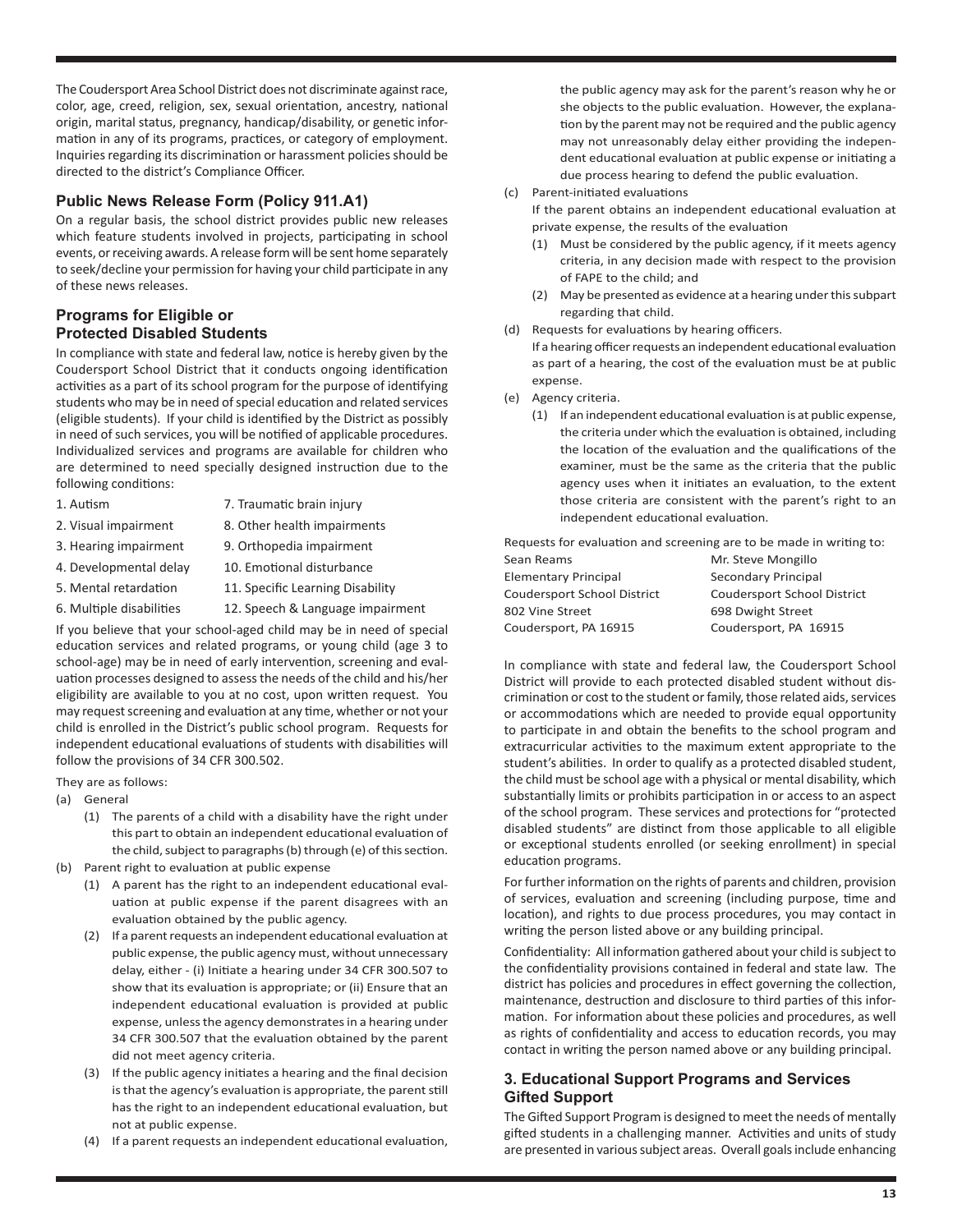student self-esteem, building leadership, communication, interpersonal skills, and applying higher-level thinking skills.

#### **Speech-Language Support**

The Speech-Language Support Program provides specially designed instruction for students who have difficulties in communication skills. Areas of difficulty which can be addressed include: articulation (specific speech-sound production), language skill development (form, content, and use), voice quality, and fluency (stuttering). One on one or smallgroup instruction is provided in the speech therapy room setting or within the child's class-room depending on which arrangement best meets the individual's communication needs.

#### **Learning Support**

The Learning Support Resource Rooms present students, whose expected levels of achievement vary, with an atmosphere conducive to individualized level learning. Reading, Language Arts, Math, Social Studies, Science, Health, Writing, and Socialization Skills are areas in which educational goals are developed. These programs are designed to help students who require special services develop their knowledge and skills. Learning Support students are to be included in regular education whenever possible.

#### **Life Skills Support**

The Life Skills Support Classroom serves students with overall delays who require multiple hands on experiences for mastery to occur. Instruction is given individually or in small groups and students participate in specials with their peers. Students are taught the important skills in a functional setting. The Life Skills Support class serving children in K-6 is located at the Coudersport Elementary School. For students in grades 7-12, the Life Skills Support class is located at the Coudersport High School.

#### **Emotional Support**

An Emotional Support classroom provides an individualized, highly structured program for students with severe social and emotional disabilities. These disabilities can result in slowed academic growth and limited social interaction. Therefore, the main goal of the program is to achieve acceptable social and behavioral skills. Attaining these skills will allow the students to experience academic growth and enable them to function in socially acceptable ways. The Emotional Support class is at the Coudersport Elementary School and serves children in grades K-6.

#### **Multiple Disabilities Support**

The Multiple Disabilities Class is designed for students who have been identified with two or more impairments, which cause such severe educational needs that they cannot be accommodated in programs for one of the impairments. This class will stress motor/perceptual development, communication development, and acquisition of daily living needs.

#### **Physical Therapy**

The scope of Physical Therapy services within education is directed toward assisting a student with a disability to participate in and benefit from his or her individual education program through the use of intervention strategies and specially designed instruction.

#### **Occupational Therapy**

Occupational Therapy in the education setting is directed toward assisting students with disabilities to participate in and benefit from his or her individual education program. Occupational Therapy provided as a related service must relate to the student's educational goals and enhance the implementation of those goals.

#### **Hearing Support**

The Hearing Support Program provides several services to the school

district and its students. From initial screening assistance to special instruction, the hearing teacher is available as a "second opinion" to the school nurse before a student is referred to an audiologist. If a child shows a significant hearing loss and difficulty in classes, special sessions are set up to provide auditory, speech, reading, and language instruction. Depending upon the severity of loss and need, intervention can range from consultation to inclusion in a resource room.

#### **Vision Support**

The Vision Support Program provides service to children who are blind and/or visually impaired. Children who qualify must have a visual field of less than 20 degrees and/or 20/70 or worse in the best eye with correction. Children from 3 to post 12th grade are served. Support may be provided in the home setting or in the school.

#### **Chapter 15**

In accordance with Chapter 15, the Coudersport School District will provide protected disabled students with the aids, services and accommodations that are designed to meet the educational needs of these students as adequately as the needs of non-disabled students are met. The Coudersport School District does not discriminate against protected disabled students and the district's responsibilities under the Chapter.

#### **Title I Program**

The Title I Program in the Coudersport School District offers support to students in Grades K-6 who need extra help and instruction in reading and math. This regular education support would include smaller classes, additional teachers, assistants, extra reading, and math instruction using a variety of teaching methods and materials.

#### **Early Intervention**

If a young child is experiencing delays in his or her development, Early Intervention can help. Delays can occur in one or more of the following areas: physical development, language and speech development, social and emotional development, self-help skills (adaptive skills), and cognitive development. The Potter County Early Intervention Program provides services from birth to 3 years of age. For more information contact: 814-274-7193 or 1-800-800-2560.

The Seneca Highlands Intermediate Unit Nine Early Intervention Program serves eligible children and their families from age 3 to school age. Services are provided in the child's home or in classroom settings. For more information, contact the Early Intervention Office at 814-887- 9287 or 814-887-5512.

#### **English As A Second Language**

In accordance with the Board's philosophy to provide a quality educational program for all students, the Coudersport School District shall provide an appropriate planned instructional program for identified students whose dominant language is not English. The purpose of the program is to increase the English language proficiency of eligible students so that they can attain the academic standards adopted by the Board and achieve academic success.

#### **Transition or Preparation to Adult Life**

Transition or the Preparation for Adult Life Program is a very visible program in aiding students, parents, out-side agencies, and school staff in helping students make vocational decisions. The program is very specific for students with IEP's in place. Parents and representatives or agencies will be invited to a meeting near the student's sixteenth birthday to do an initial PAL program. A second meeting will occur early in the senior year to update the PAL program to reflect the student's current desires and needs. Parents are highly encouraged to be involved in the process of transition from school to the work environment.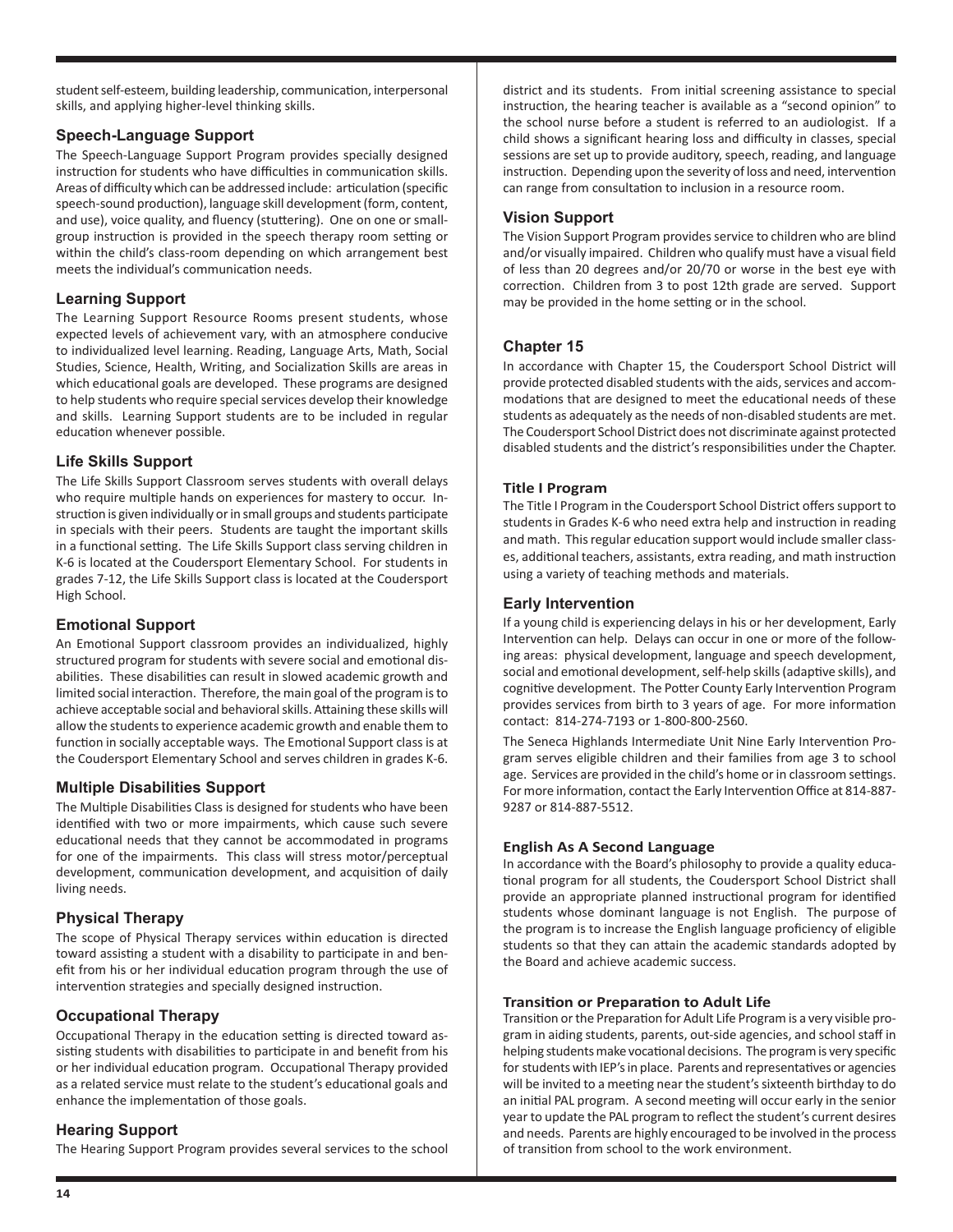For more information on any of these programs, contact the Student Services office at the High School (274-8500) or the guidance office at the Elementary School (274-8055).

#### **Notice of Rights under FERPA for Elementary and Secondary Studentsin the Coudersport Area School District**

The Family Educational Rights and Privacy Act (FERPA) affords parents and students who are 18 years of age or older ("eligible students") certain rights with respect to the student's education records.

These rights are:

- 1. The right to inspect and review the student's education records within 45 days after the day the school receives a request for access. Parents or eligible students who wish to inspect their child's or their educational records should submit to the school principal a written request that identifies the records they wish to inspect. The school official will make arrangements for access and notify the parent or eligible student of the arrangements for access and notify the parent or eligible student of the time and place where the records may be inspected.
- 2. The right to request the amendment of the student's education records that the parent or eligible student believes are inaccurate, misleading, or otherwise in violation of the student's privacy rights under FERPA. Parents or eligible students who wish to ask the school to amend their child's or their education record should write the school principal (or appropriate school official), clearly identify the part of the record they want changed, and specify why it should be changed. If the school decides not to amend the records as requested by the parent or eligible student, the school will notify the parent or eligible student of the decision and their right to a hearing regarding the request for amendment. Additional information regarding the hearing procedures will be provided to the parent or eligible student when notified of the right to a hearing.
- 3. The right to provide written consent before the school discloses personally identifiable information (PII) from the student's education records, except to the extent that FERPA authorizes disclosure without consent. One exception, which permits disclosure without consent, is disclosure to school officials with legitimate educational interests. A school official is a person employed by the school or school district as an administrator, supervisor, instructor, support staff member, or a person serving on the school board. A school official also may include a volunteer, contractor, or consultant who, while not employed by the school, performs as institutional service or function for which the school would otherwise use its own employees and who is under the direct control of the school with respect to the use and maintenance of PII from education records, such as an attorney, auditor, medical consultant, or therapist; a parent or student volunteering to serve on an official committee, such as a disciplinary or grievance committee; or a parent, student, or other volunteer assisting another school official in performing his or her tasks. A school official typically has a legitimate educational interest if the official needs to review an education record in order to fulfill his or her professional responsibilty. Upon request, the school discloses education records without consent to officials of another school or school district in which a student seeks or intends to enroll, or is already enrolled if the disclosure is the purposes of the student's enrollment or transfer. These records will be forwarded upon request.
- The right to file a complaint with the U.S. Department of Education concerning alleged failures by the school to comply with the requirements of FERPA. The name and address of the Office that administers FERPA are:

**Family Policy Compliance Office U. S. Department of Education 400 Maryland Avenue, SW, Washington, D. C. 20202-4605** 

#### **Parents Rights to Due Process**

Consistent with the recent changes to the Individuals with Disabilities Education Act, the District is notifying you of the following changes to the Notice of Parents Rights:

Prior to a due process hearing, parents must provide written notice to the District regarding their problem with the District's proposed or existing program, placement, evaluation or identification.

Parents requesting a due process hearing must notify the school in writing of the nature of the problem with the school's proposed or existing program, placement, evaluation or identification; facts relating to such problem; and a proposed resolution of the problem to the extent known and available to the parents at the time. This notice is mandatory, and failure to provide it to the school can diminish or extinguish a claim for attorney's fees and costs if the parents are represented by counsel.

Parental claims for tuition reimbursement can be reduced or denied entirely—

- **1**. If a parent does not advise the school at the last IEP team meeting prior to withdrawal of their child from school or at least ten business days prior to withdrawal of their child from school
	- A. that they are rejecting the school's program and placement offer;
	- B. their concerns with that offer; and
	- C. their intent to enroll the child in a private school at public expense.
	- OR
- 2. If prior to withdrawal, the school notifies the parents of its intent to evaluate with its reasons therefore, and the parents refuse to make their child available for such evaluation. OR
- 3. If the court finds that the parents acted unreasonably.

#### **Homeless Students**

If you or your child should become homeless, please contact Mrs. Traci Budd at 814-274-8501 or via email ar tbudd@coudyschools.net. You may qualify for services if you meet the criteria for homelessness.

#### **Questions or Concerns**

Administrators are always willing to work with parents and the community. If you have any questions or concerns, we ask that you apeak with the building leve administrator so you can work together to resolve the problem. If you feel that you have not been able to resolve your concern at the building level, your next level of appeal is to the Superintendent who will speak with you over the telephone or meet with you in person.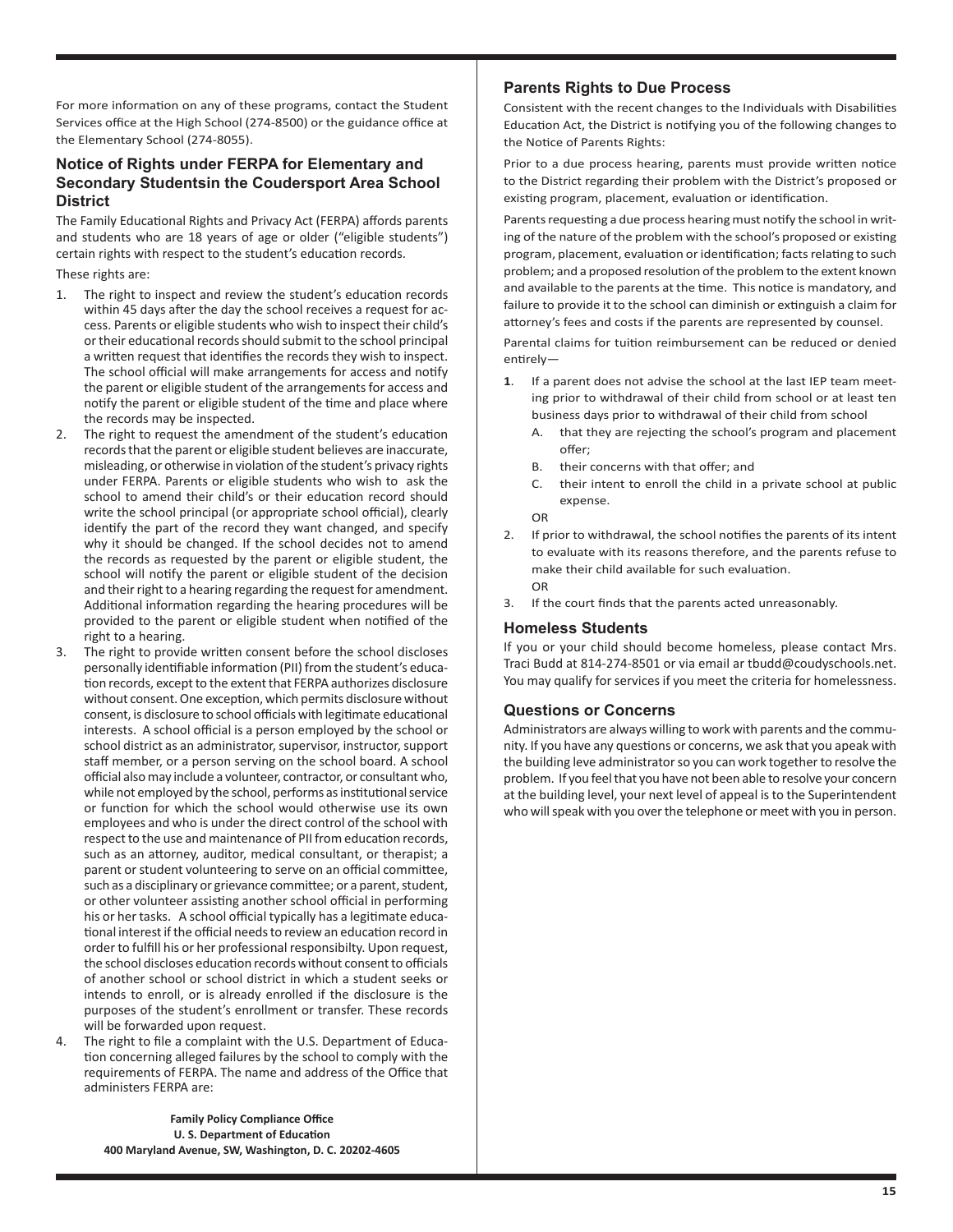## COUDERSPORT AREA SCHOOL DISTRICT CODE OF STUDENT CONDUCT

ADOPTED: MAY 7, 2018

218.A

#### **STUDENT DISCIPLINE (SBP 218)**

The Board shall adopt this Code of Student Conduct to govern student discipline. Each student must adhere to Board policies and the Code of Student Conduct governing student discipline. Any student disciplined by a district employee shall have the right to notice of the infraction. The Board prohibits the use of corporal punishment by district staff to discipline students for violations of Board policies and district rules and regulations. A copy of this Code of Student Conduct shall be available in each school library and school office and may be printed in the student handbooks.

The Coudersport Area School District believes that good conduct is closely related to a positive environment for learning and an effective instructional program. It is expected that students follow the rules and regulations governing student conduct in school and at school-sponsored activities. Such rules shall require students to:

- Confirm to reasonable standards of socially acceptable behavior.
- Respect the rights, persons, and property of others.
- Preserve the degree of order necessary to the educational program in which they are engaged
- Respond positively and promptly to those adults charged with the responsibility of monitoring student behavior.

To ensure a safe learning environment, students are expected to have appropriate behavior and attendance. Detentions, suspensions, possible expulsion from school, and law enforcement involvement/potential legal consequences could result when students are guilty of infractions.

#### **OFF-CAMPUS ACTIVITIES**

Specific school policies (Extracurricular Activities, Interscholastic Activities, Student Discipline, Controlled Substances/Paraphernalia, and Electronic Devices) govern student conduct that occurs off school property and would otherwise violate the Code of Student Conduct if any or the following circumstances exist:

- 1. The conduct occurs during the time the student is traveling to and from school or traveling to and from school-sponsored activities, whether or not via school district furnished transportation.
- 2. The student is a member of an extracurricular activity and has been notified that particular off campus conduct could result in exclusion from such activities.
- 3. Student expression or conduct materially or substantially disrupts the operations of the school, or the administration reasonably anticipates that the expression or conduct is likely to materially or substantially disrupt the operations of the school.
- 4. The conduct has a direct nexus to attendance at the school or a school-sponsored activity, for example, a transaction conducted outside of school pursuant to and agreement made in school that would violate the Code of Student Conduct if conducted in school.
- 5. The conduct involves the theft or vandalism-of school property.
- 6. There is otherwise a nexus between the proximity or timing of the conduct in relation to the student's attendance at school or school-sponsored activities.

Students may also be disciplined for engaging in unprotected expression where such expression occurs off campus and away from school function, if a nexus between the unprotected expression and a substantial and material disruption of the school program is established.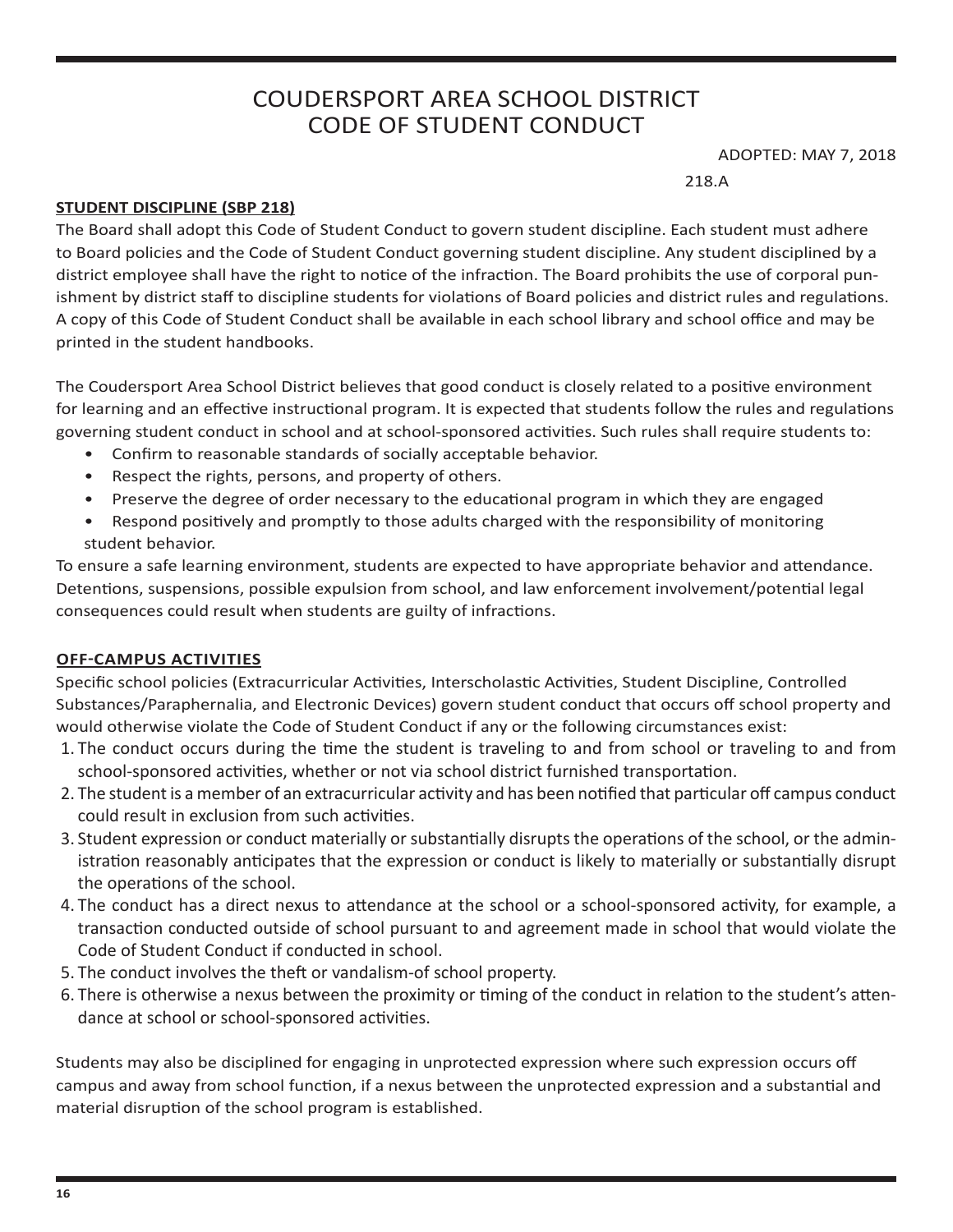#### **REASONABLE FORCE**

Teaching staff and other district employees responsible for students shall have the authority to take reasonable actions necessary to control the conduct of students in all situations and in all places where students are within the jurisdiction of this Board, and when such conduct interferes with the educational program of the schools or threatens the health and safety of others. Reasonable force may be used by teachers and school authorities under any of the following circumstances: to quell a disturbance, obtain possession of weapons or other dangerous objects, for the purpose of self-defense, and for the protection of persons or property.

#### **STUDENTS WITH DISABILITIES**

In the case of a student with a disability, including a student for whom an evaluation is pending, the district shall take all steps required to comply with state and federal laws and regulations, the procedures set forth in the memorandum of understanding with local law enforcement and Board policies. This may include adjusting disciplinary procedures and sanctions provided in the Code of Student Conduct so that the district remains in compliance with all state and federal laws and regulations.

#### **STUDENTS RIGHTS AND RESPONSIBILITIES (SBP 235)**

Attendant upon the rights established for each student are certain responsibilities, which include regular attendance, conscientious effort in classroom work and homework, conformance to Board policies and school rules and regulations; respect for the rights of teachers, students, administrators and all others who are involved in the educational process; and expression of ideas and opinions in a respectful manner.

It shall be the responsibility of the student to:

- 1. Be aware of all policies, rules and regulations for student behavior and conduct him/herself accordingly. Each student shall assume that, until a rule is waived, altered or repealed in writing, it is in effect.
- 2. Volunteer information in matters relation to the health, safety and welfare of the school community and the protection of school property.
- 3. Dress and groom to meet standards of safety and health, and not to cause substantial disruption to the educational processes.
- 4. Assist the school staff in operating a safe school.
- 5. Comply with federal, state and local laws.
- 6. Exercise proper care when using district facilities, school supplies and equipment.
- 7. Attend school daily and be on time to all classes and other school functions.
- 8. Make up work when absent from school.
- 9. Pursue and attempt to satisfactorily complete the courses of study prescribed by local school authorities.
- 10. Report accurately in student media.
- 11. Not use obscene language in student media or on school property.

The following school board policies are included as part of this Code of Student Conduct and can be found on the district website (www.coudyschools.net) under Board of Education>Board Policies> Policies.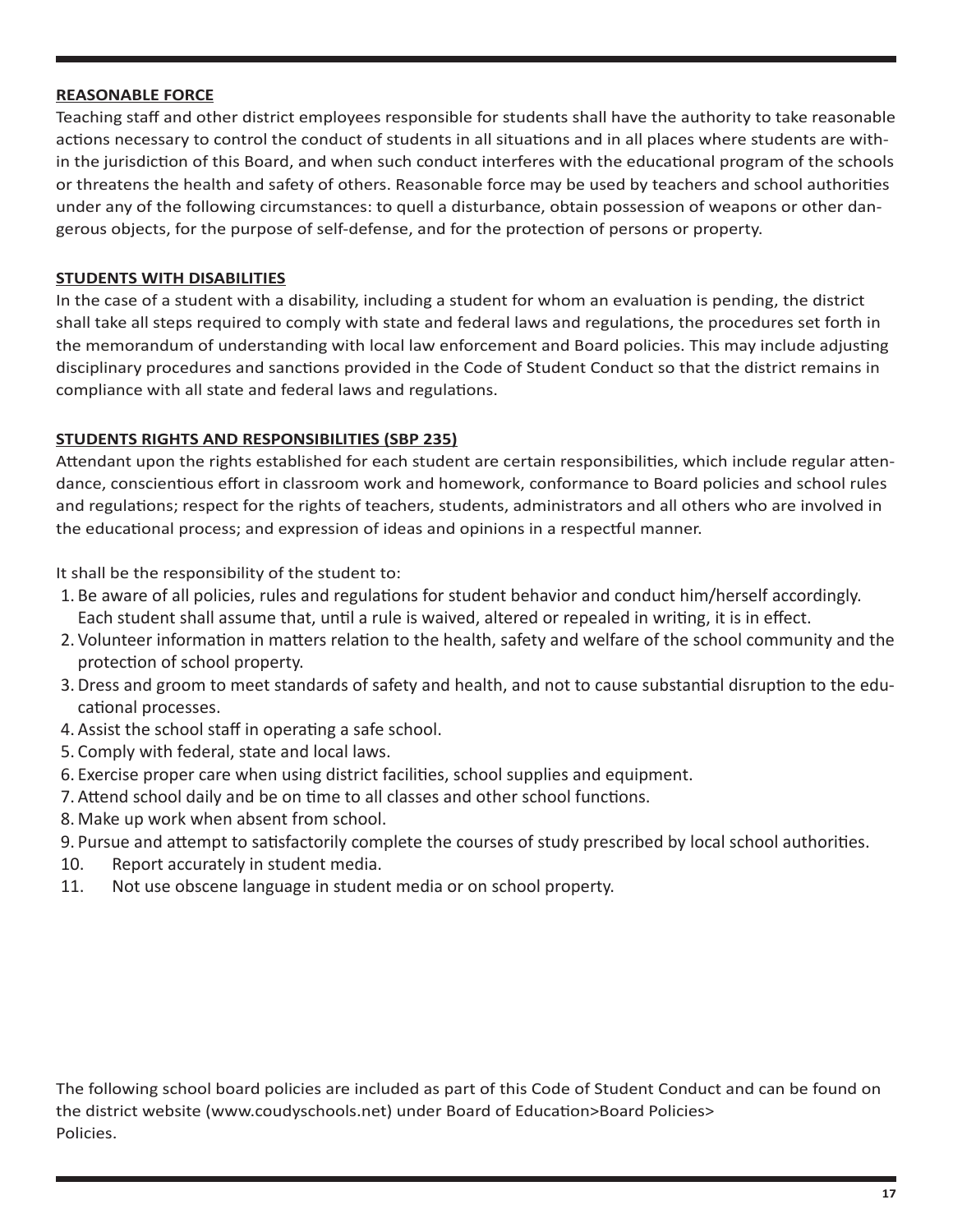- 103 Nondiscrimination in School and Classroom Practices
- 103.1 Nondiscrimination Qualified Students with Disablities
- 113 Special Education
- 113.1 Discipline of Student with Disabilites113.2 Behavior Support
- 122 Extracurricular Activities
- 123 Interscholastic Athletics
- 204 Attendance
- 209.2 Diabetes Management
- 210 Medications
- 210.1 Possession/Use of ASTHMA Inhalfers/Epinephrine Auto-Injectors
- 218 Student Discipline
- 218.1 Weapons
- 218.2 Terroristic Threats
- 219 Student Complaint Prcedure
- 220 Student Expression/Distribution and Posting of Materials
- 221 Dress and Grooming
- 222 Tobacco
- 223 Use of Bicycles and Motor Vehicles
- 224 Care of School Property
- 226 Searches
- 227 Controlled Substances/Paraphernalia
- 233 Suspension and Expulsion
- 235 Student Rights and Responsibilities
- 237 Electronic Devices
- 237 Hazing
- 249 Bullying/Cyber Bullying
- 252 Dating Violence
- 807 Opening Exercises/Flag Displays
- 808 Food Services
- 810 Transportation
- 815 Acceptable Use of the Internet, Computers, and Network Resources
- 819 Suicide Awareness, Prevention and Response
- 823 Naloxone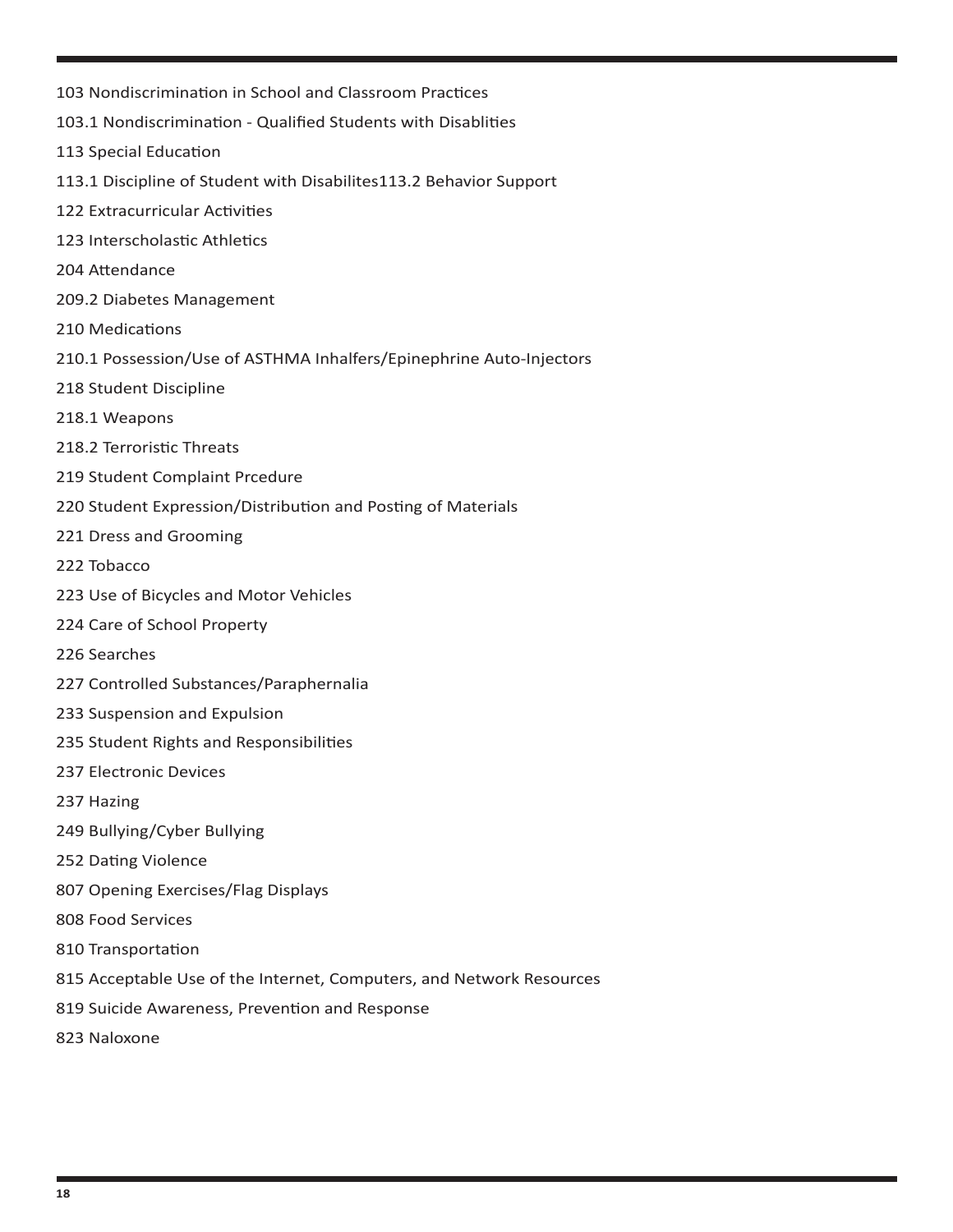# **RULES, REGULATIONS, AND SANCTIONS - LEVEL 1**

| <b>DESCRIPTION</b>             | INCIDENCES(not all incl.)    | <b>PROCEDURES</b>          | <b>DISCIPLINARY SANCTIONS</b> |
|--------------------------------|------------------------------|----------------------------|-------------------------------|
| Behavior on the part           | Minor inappropriaate         | Immediate intervention is  | Verbal reprimand              |
| of the student which           | behavior                     | required by the staff mem- |                               |
| impedes orderly classroom      |                              | ber who is supervising the | Special assignment            |
| procedures or interferes       | Cutting classes              | student or who ovserves    |                               |
| with the orderly operation     |                              | the incident               | <b>Behavior contract</b>      |
| of the school shall not be     | Classroom disturbance        |                            |                               |
| tolerated. These violations    |                              | Repeated incident requires | Parent conference(in per-     |
| are not suffciently serious    | Classroom tardiness          | a conference with school   | son or by phone)              |
| to render major disci-         |                              | personnel and/or principal |                               |
| plinary action. Behavior       | Cheating or lying            |                            | School counseling             |
| of this nature can usually     |                              | A proper and accurate      |                               |
| be handled by an indi-         | Disrespectful language or    | record of the incident(s)  | Loss of make-up privilege     |
| vidual staff member but        | gestures                     | and disciplinary action is | or credit when such work      |
| sometimes requires the in-     |                              | maintainted by the staff   | is related to the incident    |
| ervention of other school      | Disruptive behavior in and   | member                     |                               |
| support personnel and/         | around school area           |                            | Withdrawal of privileges      |
| or the principal and shall     |                              | It must be understood      |                               |
| be dealt with swiftly, fairly, | Non-difiant failure to com-  | that a violation must be   | Removal from bus/school       |
| and unemotionally.             | plete assignments or carry   | followed by consequences   | transportation                |
|                                | out directions               |                            |                               |
| Depending on severity, any     |                              | Report to Safe Schools as  | Administrative                |
| incident can be shifted to a   | Bus disturbance              | required                   | reprimand                     |
| higher level.                  |                              |                            |                               |
|                                | Yelling                      |                            | Detention                     |
|                                | Failure to return required   |                            | In-school suspension          |
|                                | forms                        |                            |                               |
|                                | Failure to return school     |                            |                               |
|                                | loaned equipment, books,     |                            |                               |
|                                | library books, and other     |                            |                               |
|                                | materials                    |                            |                               |
|                                | Failure to have required     |                            |                               |
|                                | equipment of attire          |                            |                               |
|                                | Failure to follow school     |                            |                               |
|                                | rules                        |                            |                               |
|                                | Littering                    |                            |                               |
|                                | Unauthorized use of park-    |                            |                               |
|                                | ing facilities, parking lot, |                            |                               |
|                                | and other parts of school    |                            |                               |
|                                | property                     |                            |                               |
|                                | Unauthorized use of          |                            |                               |
|                                | personal property; such      |                            |                               |
|                                | as athletic equipment,       |                            |                               |
|                                | bicycles, etc.               |                            |                               |
|                                | Violation with dress and     |                            |                               |
|                                | grooming                     |                            |                               |
|                                | Violation with electronic    |                            |                               |
|                                | device                       |                            |                               |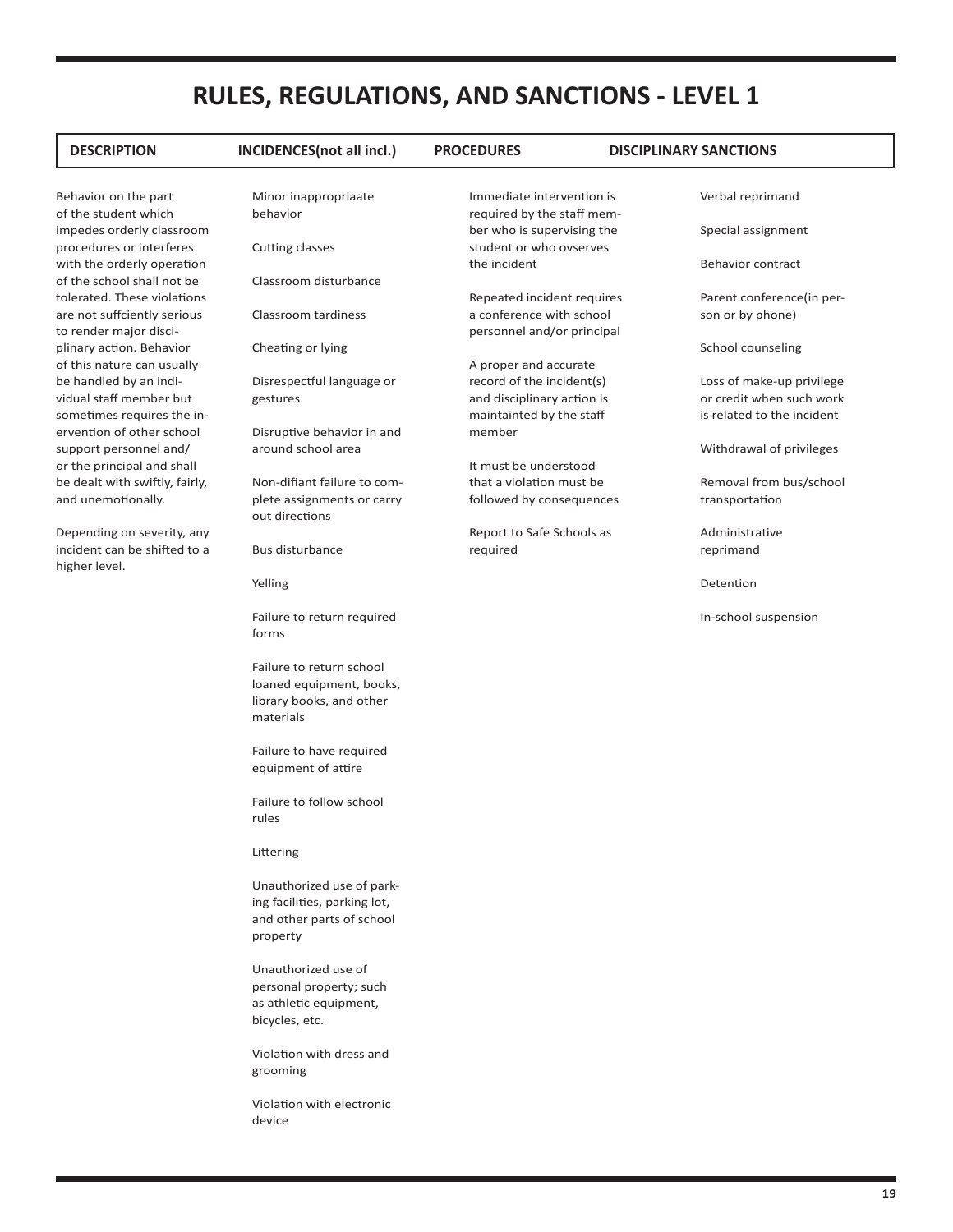## **RULES, REGULATIONS, AND SANCTIONS - LEVEL 2**

**DESCRIPTION INCIDENCES(not all incl.) PROCEDURES DISCIPLINARY SANCTIONS**

#### Certain incidents against the well being of the educational community may require a more formal disciplinary response although they may not involve infractions of the state penal laws. The reason for this is that these incidents interfere with the rights of others in the system and the smooth operation of the educational process and must be dealt with accordingly. These incidents, which usually result from the continuation of Level Continuation of unmodified Level 1 Repeated school tardiness Cutting class/Out of assigned area Major inappropriate behavior Disruptive classroom behavior Bus disturbance Insubordination/Failure to give correct name when asked Abusive/Vulgar language or obscene conduct \*Acceptable use of internet, and

1 behavior, require the intervention of personnel at the administrative level and beyond because Level 1 disciplinary sanction(s) has failed to correct the situation. Also included in this level are incidences which do not represent a direct threat to the health and safety of others, but whose educational consequences are serious enough to require correct action on the part of administrative personnel and beyond.

Network Resources Violation \*Attendance Violation

\*Bullying/Cyberbullying Violation \*Controlled Substances/Parapherna-

lia including alcohol and look-alikes Violation

\* Dating Violence

Violation \* Electronic Device Violation

\* Harassment Violation

- \*Hazing Violation
- \*Student Expression Violation
- \*Terroristic Threats Violation
- \*Tobacco including e-cigarettes and vaporizer Violation
- \*Weapons, including look-alikes Violation

#### Gambling

Failure to serve assigned detention

Defacing school property or minor vandalism

Failure to follow rules and regulations established by the school

Fighting/minor altercation

Forgery/Knowingly use of forged documents

Leaving school property without permission

Public display of affection

Refusal to leave school property when ordered to do so

The student is referred to the principal with written notification of violation.

The administrator meets with the student and/ or teacher and decides the most appropriate responses.

The parent is notified.

The teacher is informed of the administrator's action in writing.

A proper and accurate record of the offense and the disciplinary action is maintained by the administrator.

A informal hearing is scheduled for suspensions exceeding 3 school days.

Report to Safe Schools as required.

Parent-teacher/Parent administrator conference

Referral to SAP-Student Assistance Program

Referral to outside agency for counseling or psychological services

Loss of make-up privilege or credit for work when such work is related to the offense

Payment of damages and/ or required clean up

Loss of school privileges

Removal from bus/school transportation

Detention

In-school suspension

Out-of-school suspension

Recommendation for expulsion

Law enforcement referral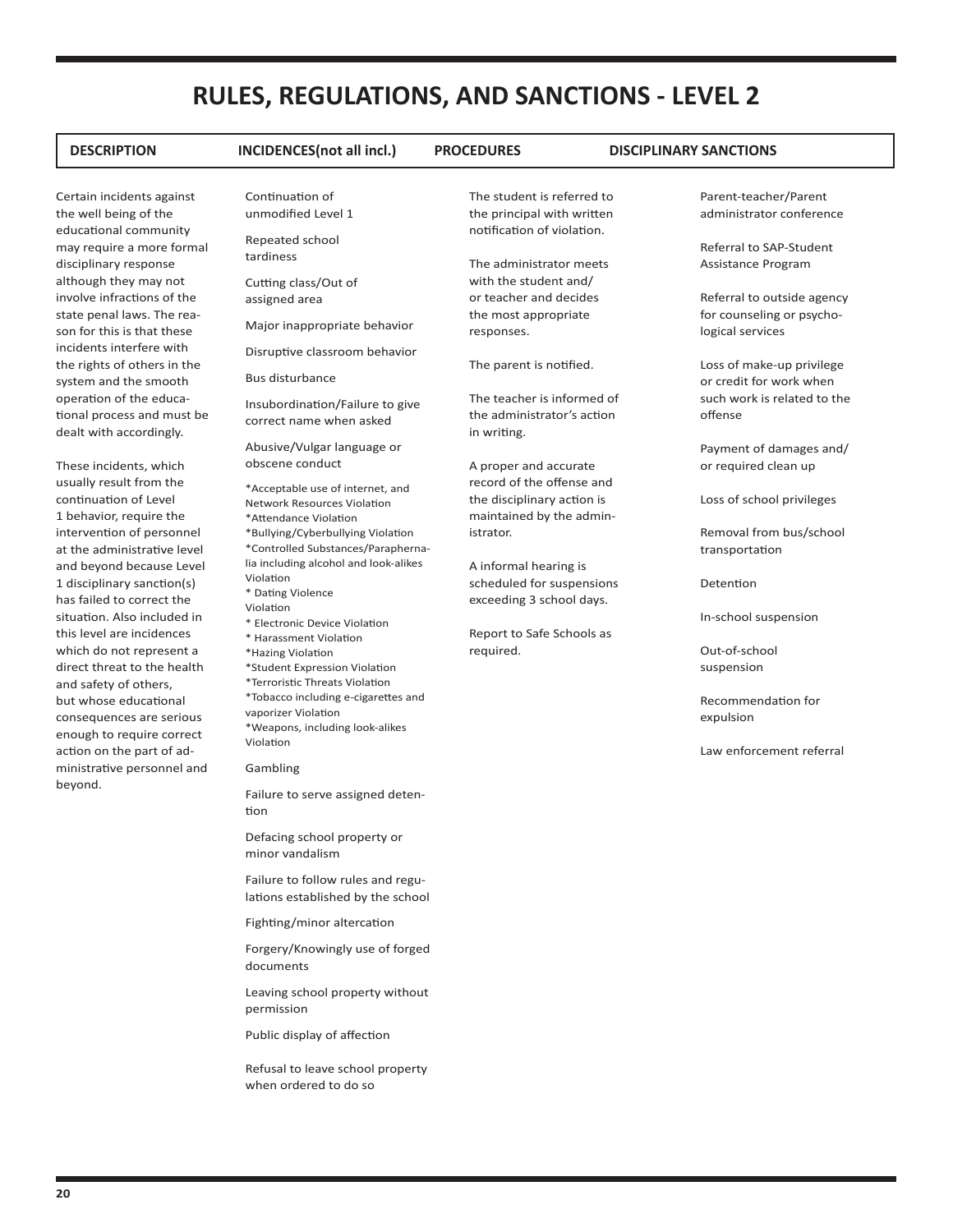# **RULES, REGULATIONS, AND SANCTIONS - LEVEL 3**

| <b>DESCRIPTION</b>                                                                                                                                                                                       | INCIDENCES(not all incl.)                                                                                                                                                                                                                                                                                                                                                                                                                                                                                                                                                                                                                                                                                                                                                 | <b>PROCEDURES</b>                                                                                                                                                                                                                                                                                                                                                                                                              | <b>DISCIPLINARY SANCTIONS</b>                                                                                                                                                                                                                                                                                                                                                                                                                        |
|----------------------------------------------------------------------------------------------------------------------------------------------------------------------------------------------------------|---------------------------------------------------------------------------------------------------------------------------------------------------------------------------------------------------------------------------------------------------------------------------------------------------------------------------------------------------------------------------------------------------------------------------------------------------------------------------------------------------------------------------------------------------------------------------------------------------------------------------------------------------------------------------------------------------------------------------------------------------------------------------|--------------------------------------------------------------------------------------------------------------------------------------------------------------------------------------------------------------------------------------------------------------------------------------------------------------------------------------------------------------------------------------------------------------------------------|------------------------------------------------------------------------------------------------------------------------------------------------------------------------------------------------------------------------------------------------------------------------------------------------------------------------------------------------------------------------------------------------------------------------------------------------------|
| These behaviors are clearly<br>of a serious nature and<br>not only are disruptive of<br>the educational process                                                                                          | Continuation of unmodified Level<br>1 or 2<br>Acceptable Use of Internet, Com-                                                                                                                                                                                                                                                                                                                                                                                                                                                                                                                                                                                                                                                                                            | The administrator verifies<br>the incident, confers with<br>the staff involved and meets<br>with the student.                                                                                                                                                                                                                                                                                                                  | Exclusion from school-spon-<br>sored activities<br>Restitution                                                                                                                                                                                                                                                                                                                                                                                       |
| but are violations of the<br>state penal laws as well.<br>There is no excuse for their<br>commission in the school<br>setting and it is expected<br>that they will be dealt with<br>promptly and firmly. | puters, and Network Resources<br>Violation<br><b>Harassment Violation</b><br><b>Terroristic Threats Violation</b><br>Use of Bicycles & Motor Vehicles<br>Violation<br>Weapons, including look-alikes<br>Violation<br>Tobacco, including e-cigarettes<br>and vaporizer Violation<br>Controlled Substances/Parapher-<br>nalia including alcohol and look-<br>alikes Violation<br>Major vandalism/Damaging<br>school property<br>Refusal to leave school property<br>when ordered to do so/Criminal<br>Trespass<br>Unauthorized use of school fire<br>alarm system<br>Disorderly conduct<br>Unlawful restraint<br>Theft, possession of stolen prop-<br>erty, robbery, burglary<br>Arson<br>Assault (simple/aggravated/inde-<br>cent/sexual) and battery<br>Rape<br>Extortion | The student is immediately<br>removed from the school<br>environment. Parents are<br>notified.<br>School officials contact law<br>enforcement agency and as-<br>sist in prosecuting offender.<br>An informal hearing is<br>scheduled for suspensions<br>exceeding three school days.<br>A complete and accurate<br>report is submitted to the<br>superintendent for Board<br>action.<br>Report to Safe Schools as<br>required. | Mandated participation is SAP-<br>Student Assistance Program<br>Referral to outside agency for<br>counseling or psychological<br>services<br>Out-of-school suspension<br>Alternative Education for Dis-<br>ruptive Youth placement<br>Board action that results in<br>alternative placement<br>Expulsion<br>Notification of the incident to<br>Superintendent of Schools<br>Law enforcement involve-<br>ment-civil an/or criminal<br>charges pending |
|                                                                                                                                                                                                          | Kidnapping<br>Indecent exposure or lewdness<br>Racial/Ethnic intimidation<br>Larceny, forgery<br>Leading or participating in a riot<br>Murder, manslaughter<br><b>Attempted Suicide</b><br>Reckless endangering                                                                                                                                                                                                                                                                                                                                                                                                                                                                                                                                                           |                                                                                                                                                                                                                                                                                                                                                                                                                                |                                                                                                                                                                                                                                                                                                                                                                                                                                                      |